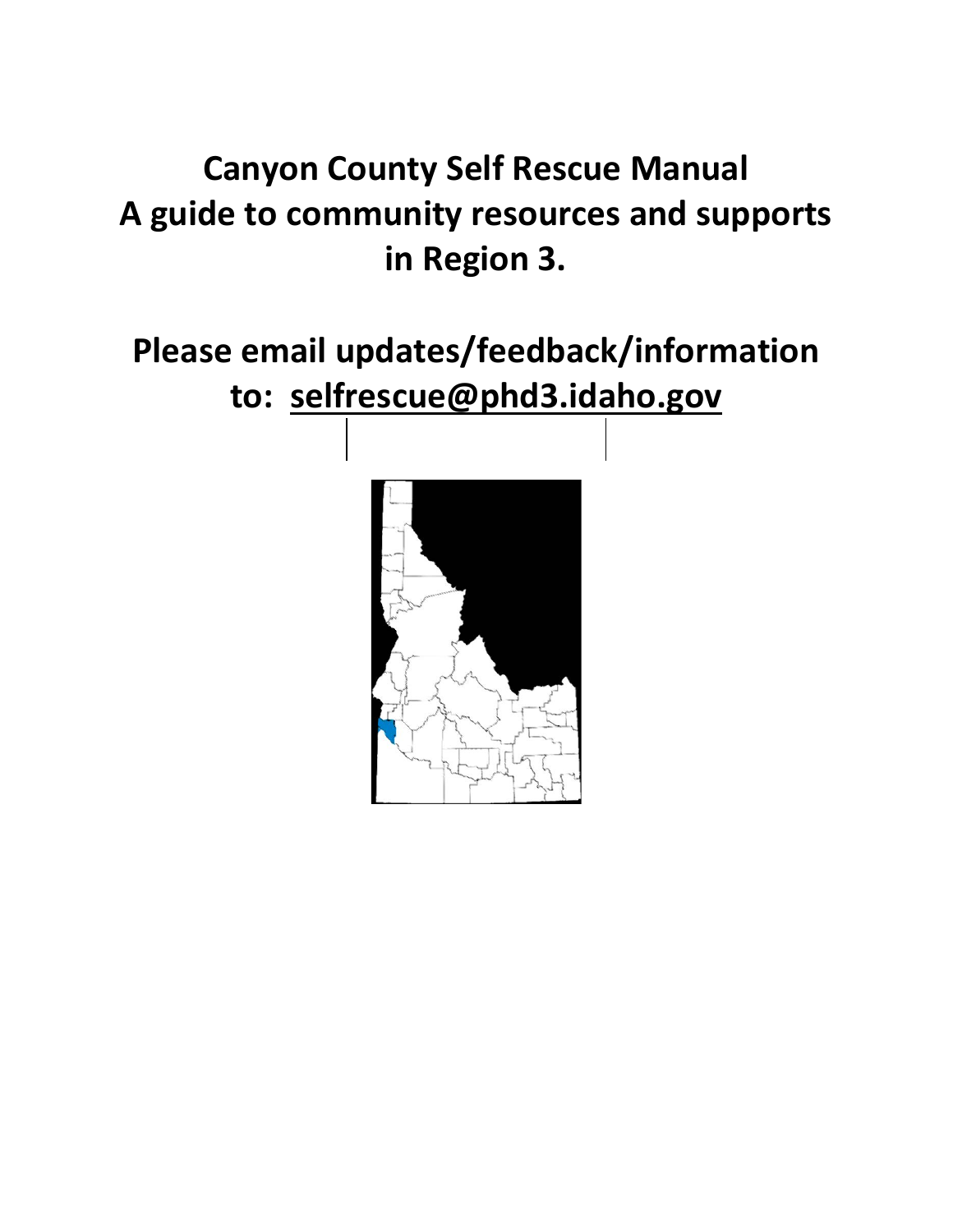| <b>Table of Contents:</b>                      | Page                    |  |
|------------------------------------------------|-------------------------|--|
| <b>Clothing and Furniture</b>                  | 3                       |  |
| <b>Community Meals</b>                         | $\overline{\mathbf{3}}$ |  |
| <b>Counseling and Mental Health Services</b>   | $\overline{\mathbf{3}}$ |  |
| <b>Crisis Resources/Hotlines</b>               | 9                       |  |
| <b>Dental</b>                                  | 10                      |  |
| <b>Education</b>                               | 11                      |  |
| <b>Employment and Casual Labor</b>             | 12                      |  |
| <b>Financial and Utility Assistance</b>        | 14                      |  |
| <b>Food Pantries</b>                           | 15                      |  |
| <b>Housing Assistance</b>                      | 16                      |  |
| <b>Legal Assistance</b>                        | 17                      |  |
| <b>Medical Assistance</b>                      | 18                      |  |
| <b>Parenting/Family</b>                        | 19                      |  |
| <b>Shelters/Showers</b>                        | 21                      |  |
| <b>Substance Abuse Disorder Treatment</b>      | 22                      |  |
| <b>Recovery Centers/Support Groups</b>         | 25                      |  |
| <b>Tax Resources/Budgeting/Debt Counseling</b> | 27                      |  |
| <b>Transportation</b>                          | 27                      |  |
| <b>Vision</b>                                  | 28                      |  |
| Miscellaneous/Other                            | 28                      |  |
|                                                |                         |  |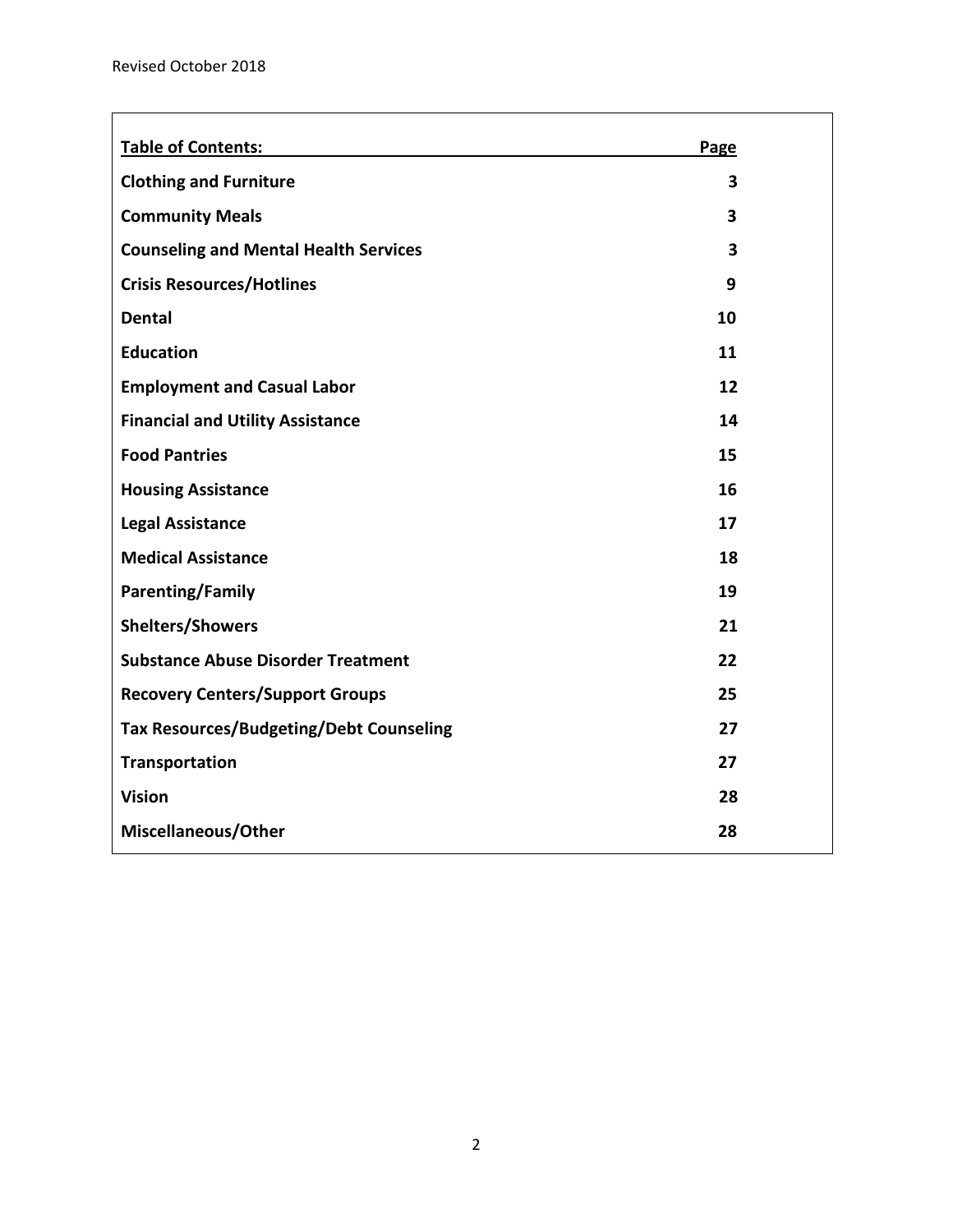# **CLOTHING & FURNITURE**

#### **Love, Inc.**

16470 N Franklin Blvd Nampa, ID 83687 *Ph: 208-466-7810 ext. 5* Requests are taken via the telephone and an application process, resources for furniture, bedding, adult, teen, and children's clothing. Mon- Fri 9:30am to 1:00pm

# **Clothing Shed – Lakeview Church of the Nazarene**

Pastor Gretchin Ph: 208-466-0112

# **IMSI Hope Community Phase II**

963 S Orchard Suite 101 Boise ID Ph: 208-629-8861 Clothing voucher/housing /employment/bus passes for those out of incarceration. [www.imsihopecommunityph](http://www.imsihopecommunityphaseii.com/) [aseII.com](http://www.imsihopecommunityphaseii.com/)

# **St. Vincent DePaul-Our Lady**

**of Guadalupe Food Pantry** 2920 E Railroad St Nampa, ID 83687 *Ph: 208-442-4452* Tues/Thur 3:00pm to 5:00pm

# **Seventh Day Adventist**

**Community Services**

2216 E Linden St Caldwell, ID 83605 *Ph: 208-454-3549* Clothing and food resources upon availability. Mon 10:00am-12:30pm Tues 2:30pm-5pm Caldwell residents only.

### **Seventh Day Adventist Community Services**

1515 Checola Nampa, ID 83686 *Ph: 208-461-1651* Clothing and food resources, once per month. Wed 12:00pm-4:00pm Nampa residents only. Photo id required. Must bring proof of Nampa residence (not id).

#### **Lighthouse Rescue Mission**

304 16th Ave N Nampa, ID 83687 *Ph: 208-461-5030* www.boiserm.org Open and staffed 24/7. Emergency shelter and drug/alcohol recovery program. 3 meals/day for residents and men, women, and children in the area

# **Deseret Industries**

619 S Canyon St Nampa, ID 83686 *Ph: 208-498-0569* Services provided to any student in the Nampa school district. School clothing, shoes, belts. Can call directly or speak with school counselor.

# **Our Lady of the Valley Outreach**

3719 E Cleveland Blvd Caldwell, ID 83605 *Ph: 208-454-2132* Located inside St. Vincent's. Store hours: Mon-Sat 9:00am-6:00pm Store Food bank: Wed 2:00pm-5:00pm Helpline Ph: 208-919-2940 Spanish Ph: 208-571-2160

Helpline available 24/7; will get a response within 24-48 hours (rent, utilities, clothing, furniture, household items)

# **COMMUNITY MEALS**

# **Lighthouse Rescue Mission**

304 16th Ave N Nampa, ID 83651 *Ph: 208-461-5030* Serves 3 Meals a Day for residents and the community. Breakfast Mon-Sat 6:30am, Sun 8:00am; Lunch Mon-Sat 12:00pm, Sun 1:00pm; Dinner Mon-Sun 7:00 pm [www.boiserm.org](http://www.boiserm.org/)

# **COUNSELING & MENTAL HEALTH**

# **A New Beginning Wellness Center**

8660 W Emerald, Ste 142 Boise ID 83704 Office hrs: 9-5 Mon – Thurs Evening appts available to schedule call 208-939-3865 Counseling, Peer Support, and Family Support, TBRI Trainings. Accept Medicaid & Private Insurance.

[www.anbwellnesscenter.org](http://www.anbwellnesscenter.org/)

# **Ability Health and Rehabilitation**

10101 W Overland Rd #110 Boise, ID 83709 Ph: 208-333-9578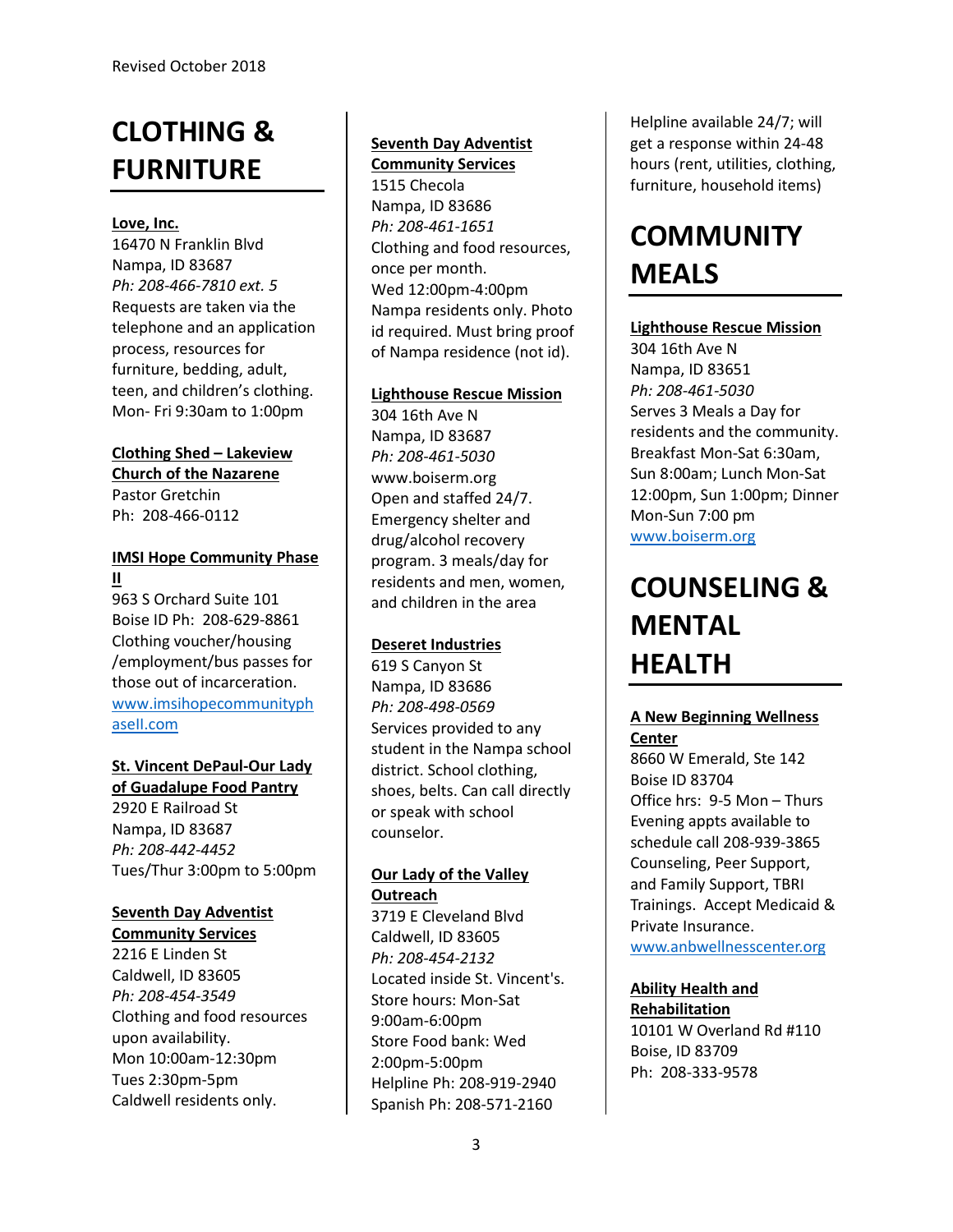Fax: 208-333-9582 Peer support services, medical management, CBRS, case management, counseling. Medicaid and private insurance.

### **About Balance Mental Health**

6550 Emerald St Ste 108 Boise, ID 83704 *Ph: 208-342-6300* Mon-Fri, 9:00am-5:00pm, Fri 9:00am-3:00pm in summer. Counseling, med management, CBRS, case management, peer support. Accepts Medicaid and sliding scale fee with a minimum of \$50 for Therapy and \$61 for Med Management. [www.aboutbalance.net/](http://www.aboutbalance.net/)

#### **Acacia Wellness Center**

217 W Georgia Ave Nampa, ID 83686 *Ph: 208-498-1760 Crisis: 208-914-3053* Mon 9:00am-8:00pm (6-8pm for walk-ins) Tue 9:00am-6:00pm Closed Tues/Thur from 11:00am-1:00pm Wed 9:00am-7:00pm Thurs 9:00am-6:00pm Friday 9:00am-5pm Evening appointments available upon request. Private pay/Medicaid/private insurance/sliding scale Mental health, CBRS, case management, med management, peer support, substance abuse groups, individual therapy. [www.acaciawellness.org](http://www.acaciawellness.org/)

**Access Behavioral Health Services**

3307 Caldwell Blvd Ste 102 Nampa, ID, 83651 *Ph: 208-465-4833*  Mon-Fri 8:00am-5:00pm Walk in appointments available on a limited basis. Medicaid/private insurance/Medicare/MMCP/ sliding scale/EAP. Counseling, case management, CBRS, developmental therapy for children and adults, peer support, substance abuse groups, individual therapy, med management. Emergency walk in clinic for medication on Fri. [www.accessbhs.com](http://www.accessbhs.com/)

#### **Access Living**

690 S Industry Way, Ste 45 Meridian, ID 83642 *Ph: (208)922-2207*  Mon-Fri, 9-6 Counseling, CBRS, Child Development Therapy, Adult Day Treatment, Med Management, Case Management. Medicaid, Sliding Scale, most insurances. [accesslivingllc.com](http://accesslivingllc.com/)

#### **Advocates Against Family Violence-Hope's Door**

1508 Hope Ln, Ste 102 Caldwell, ID 83605 *Ph: 208-459-4779* 24/7 Crisis Hotline Toll Free: 1-877-459-4779 Domestic violence and sexual assault shelter, sexual assault response team, court advocacy, groups/classes, counseling, safe and sober housing, childcare center,

teen outreach program, rural outreach program. [www.aafvhope.org](http://www.aafvhope.org/)

### **Alliance Family Services**

6003 W Overland Rd Boise, ID 83709 *Ph: 208-922-6538* Med management, psychotherapy, CBRS, case management, peer support, psychotherapy groups, company employee and family assistance programs, and substance abuse services. Accepts most insurances, Medicaid, Medicare, Blue Cross, United Behavioral Health, workman's comp, private pay, BPA, and Tricare. [http://www.alliancefamilyservice](http://www.alliancefamilyservices.net/home.html) [s.net/home.html](http://www.alliancefamilyservices.net/home.html)

## **All Seasons Mental Health**

1007 W Orchard Nampa, ID 83651 *Ph: 208-461-2838* General medicine, family practice, psychiatric care, psychological testing and diagnostics, counseling, bereavement, med management, community based care, supported living, developmental therapy, benefits assistance, CBRS, physicals, wellness checks, specialist referrals, healthy connections referrals, case management, interpretive services offered for many different languages. Blue Cross, Blue Shield, United, ID Physicians Network, Aetna, Medicaid, Medicare, sliding scale. [www.asmh.org](http://www.asmh.org/)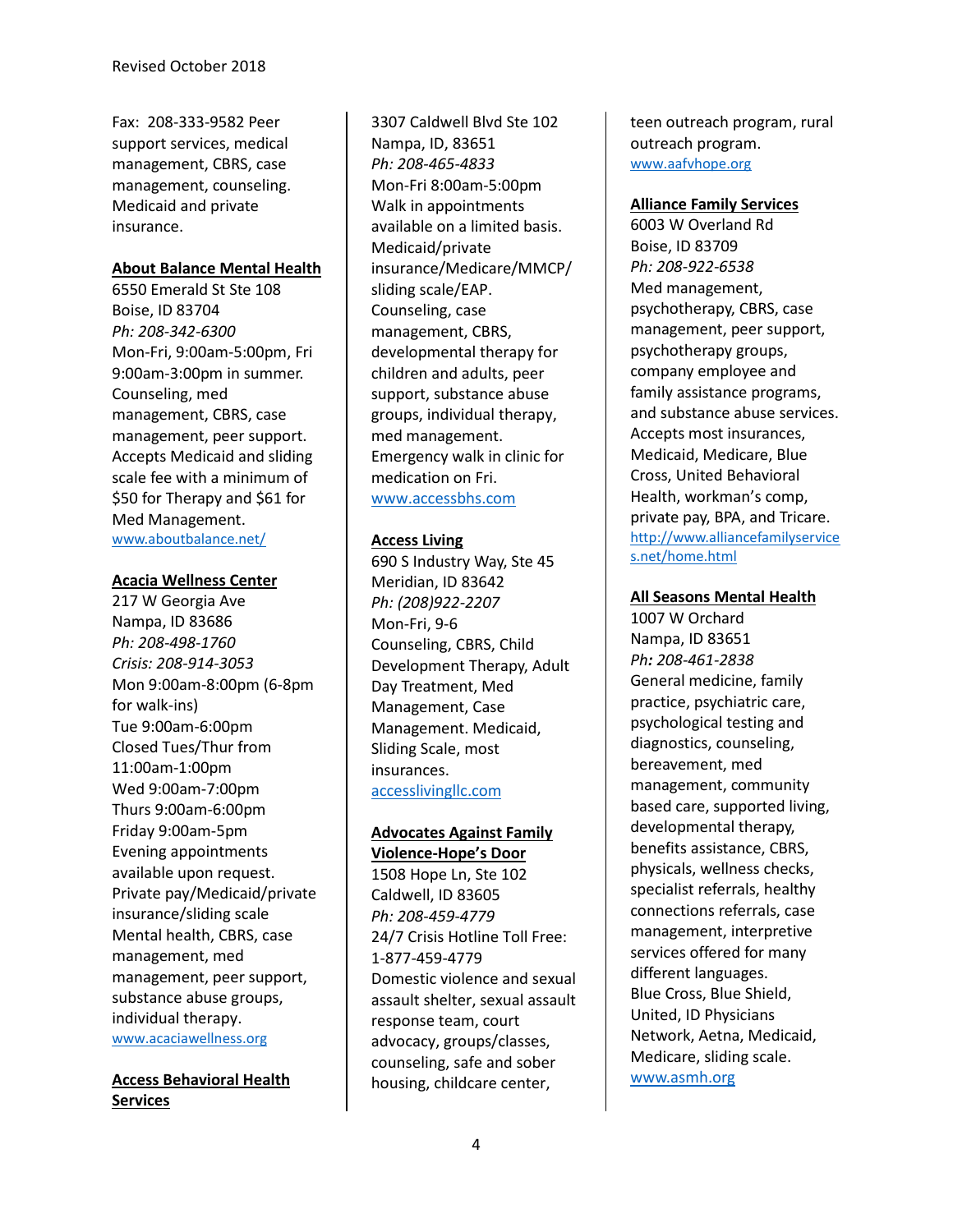#### **All Together Now**

2995 N Cole Rd, Ste 270 Boise, ID 83704 Stonegate Plaza *Ph: 208-336-4504* Med management, CBRS, counseling, rehabilitation services, case management. Private pay, sliding scale, and most insurances accepted. [www.alltogether-now.com](http://www.alltogether-now.com/)

#### **Alpine Behavioral Health**

8590 W. Fairview Ave Boise ID 83704 *Ph: 208-672- 0260*  Psychotherapy, Case Management, CBRS, Payee Services, Med management, Conflict Resolution/ Mediation. Interpreters available. Medicaid, Medicare, private pay, sliding scale, most insurances accepted. [www.alpinebehavioralhealth.co](http://www.alpinebehavioralhealth.com/) [m](http://www.alpinebehavioralhealth.com/)

#### **Alturas Counseling, LLC**

5185 W Overland Rd Boise ID 83705 *Ph: 208-991-0225* Counseling for individuals, couples, family, children, adolescences, elderly, development disabilities, refugees, and military. Most insurances, Medicaid, Medicare, and Tricare. [http://alturascounseling.com](http://alturascounseling.com/)

#### **Ambitions of Idaho**

1031 W. Sanetta St Nampa, ID 83651 *Ph: 208-466-7443*  Mon-Fri 9:00am-5:00pm CBRS, anger management, faith based counseling,

diagnostic interviews, EMDR, grief counseling, life/success coaching, counseling, case management, support/education, residential habilitation, behavior consultation, med management, nursing services, A&D waiver/PCS services representative, and payee services. 24 Hour Crisis Intervention *Ph: 208-794-2379* Medicaid/ Medicare/private pay/private insurance/sliding scale/pro bono. Bilingual available.

#### **Ascent Behavioral Health**

366 SW 5th Ave, Ste 100 Meridian, ID 83642 *Ph: 208-898-9755 Text: 208-352-6563* Hours: Mon-Fri 9:00am-6:00pm [http://www.ascentbhs.org](http://www.ascentbhs.org/)

# **Aspire Assessments and**

**Health Resources** 16 12<sup>th</sup> Ave S. Ste 201 Nampa ID 83651 Ph: 208-921-1024

#### **Aspire Professional**

**Counseling Services** 14880 Alkmaar St Caldwell, ID 83607 *Ph: 208-585-3062* Tues 9:00am-9:00pm Crime victim comp/private insurance/EAP. Early childhood trauma, marriage counseling, family therapy, children and adults. EMDR certified.

**Aura Counseling and Wellness, LLC**

1224 1st St S Suite 306 Nampa, ID 83651 Ph: 208-463-4639 Offer mental health and substance abuse disorder services including: assessments, case management, individual, family, and couples' therapy, group counseling, anger management, parenting classes and drug testing. We accept BPA funding, Medicaid, private insurance, and utilize a sliding fee scale. [www.auracounseling.com](http://www.auracounseling.com/)

#### **Brighter Future Health**

316 12th Ave Rd Nampa, ID, 83686 *Ph: 208-461-1300*  Mon- Fri 9:00am-5:00pm Evening appointments available upon request. Medicaid/Medicare/private pay/sliding scale. Mental health services for adults and children, CBRS, case management, med management. Interpreters available. [www.brighterfuturehealth.com](http://www.brighterfuturehealth.com/)

#### **Canyon Counseling Center**

718 S 7th Ave Caldwell ID 83605 *Ph: 208-454-1576* Individual and family therapy, adolescent and children therapy (ages 7+). Mon-Thur 9:00am-6:00pm Crime victim comp/private insurance. [www.canyoncounselingcenter.com](http://www.canyoncounselingcenter.com/)

**Canyon Clinic Wellness** 524 Cleveland Blvd, Ste 140 Caldwell, ID 83605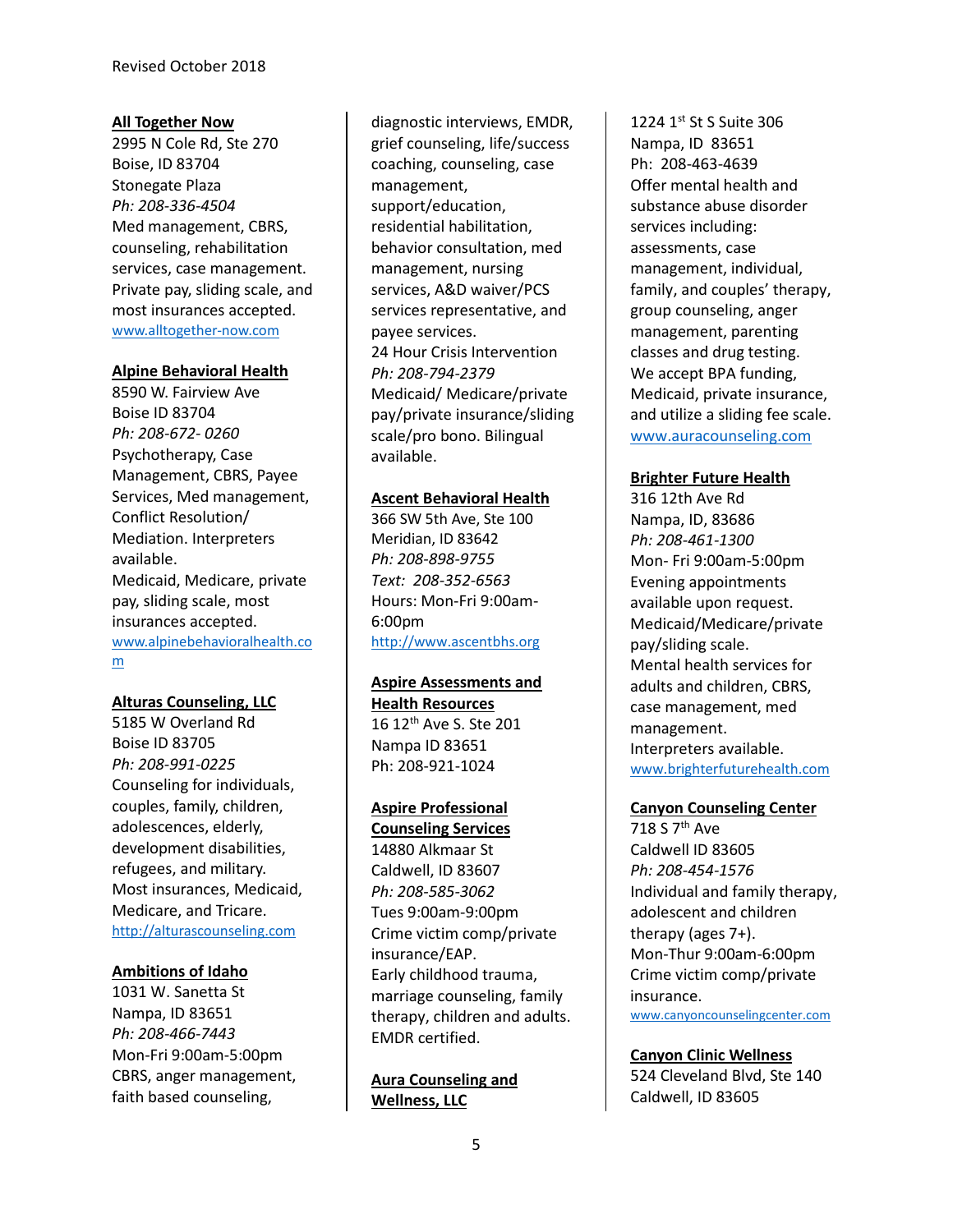*Ph: 208-453-5151* Services offered to clients who need help during a recovery process. Classes offered for taking next steps, stress management and tobacco cessation. [www.canyonwellness.org](http://www.canyonwellness.org/)

### **Carol Collins Counseling**

1909 S  $10^{th}$  Ave Caldwell ID 83605 *Ph: 208-454-3825* Individual therapy, family therapy, marriage counseling Private insurance only.

## **CenterPointe, Inc.**

915 Park Center Way, Ste 7 Nampa, ID 83651 *Ph: 208-442-7791*  Mon- Thur 9:00am-6:00pm Fri 8:00am-5:00pm Medicaid/ private pay/ Blue Cross. Individual therapy, family therapy, CBRS, med management. Ages 4-18. [www.centerpointeinc.com](http://www.centerpointeinc.com/)

#### **Children's Therapy Place**

5640 E. Franklin Rd, Ste 180 Nampa, ID 83687 *Ph: 208-323-8888* Speech/language therapy, occupational therapy, physical therapy, teletherapy, developmental therapy, service coordination, academic tutoring. Hours vary per appointment. Medicaid/Tri-Care/Private Insurance. <http://childrenstherapyplace.com/>

# **Dennis Augustus Counseling** 17329 Colt Dr Caldwell, ID 83607 *Ph: 208-459-8088*

Mon- Fri 8:00am-8:00pm Crime victim comp/private insurance/EAP. Abuse recovery, drug and alcohol counseling, mental health (anxiety, depression), marriage counseling, stress management.

#### **Diane Kruse**

1214 12<sup>th</sup> Ave S Nampa, ID, 83651 *Ph: 208-466-2666* Mon- Thur Crime victim comp/ EAP/private insurance. Mental health counseling for adults.

### **Empowering Choices Counseling**

104 9<sup>th</sup> Ave S, Ste B1 Nampa, ID 83651 Ph: 208-803-0883 Tele-therapy available for anybody residing in Idaho. Accept major insurance companies, EAP, Medicaid, and self-pay. Individual counseling for mental health & addiction issues. Provide DUI evaluations and GAIN assessments.

# **Family Counseling of Nampa-E. Fred Snow**

1214 12<sup>th</sup> Ave S Nampa, ID 83651 *Ph: 208-468-0902*  EAP/ private insurance. Family and marriage counseling.

**Families ETC (Education, Training, and Counseling** 516 Holly St 3rd Floor Nampa, ID 83686

A counseling clinic that provides low cost individual, child/adolescent, couple and family counseling. We do not bill insurance; our services are low cost and provided on a sliding scale between \$10 - \$60 per session. Appts are available Mon – Thurs between 9AM – 9PM. Ph: 208-467-8837. Visit [www.familiesetcnampa.com](http://www.familiesetcnampa.com/)

## **Four Rivers Mental Health**

1605 Kimball Ave Caldwell, ID 83605 *Ph: 208-454-2766* Mon-Thur 9:00am-3:00pm Eating disorders, drug and alcohol counseling, mental health. Bilingual. Medicaid/Blue Shield/private pay. [www.fourriversmh.com](http://www.fourriversmh.com/)

# **Healing Scars Counseling Center**

324 Caldwell Blvd, Ste G Nampa, ID, 83651 *Ph: 208-467-9044* Private insurance/Crime victim comp/EAP. Bilingual.

## **Healthy Transitions for Girls, LLC**

1015 Caldwell Blvd #18 Nampa, ID 83651 Ph: 541-417-0837 [peggy@healthytransitionsforgirl](mailto:peggy@healthytransitionsforgirls.com) [s.com](mailto:peggy@healthytransitionsforgirls.com)

Group and Individual counseling for girls and woman. A 12-week , strength-based prevention program to help girls develop positive body image in the critical window of ages 8 to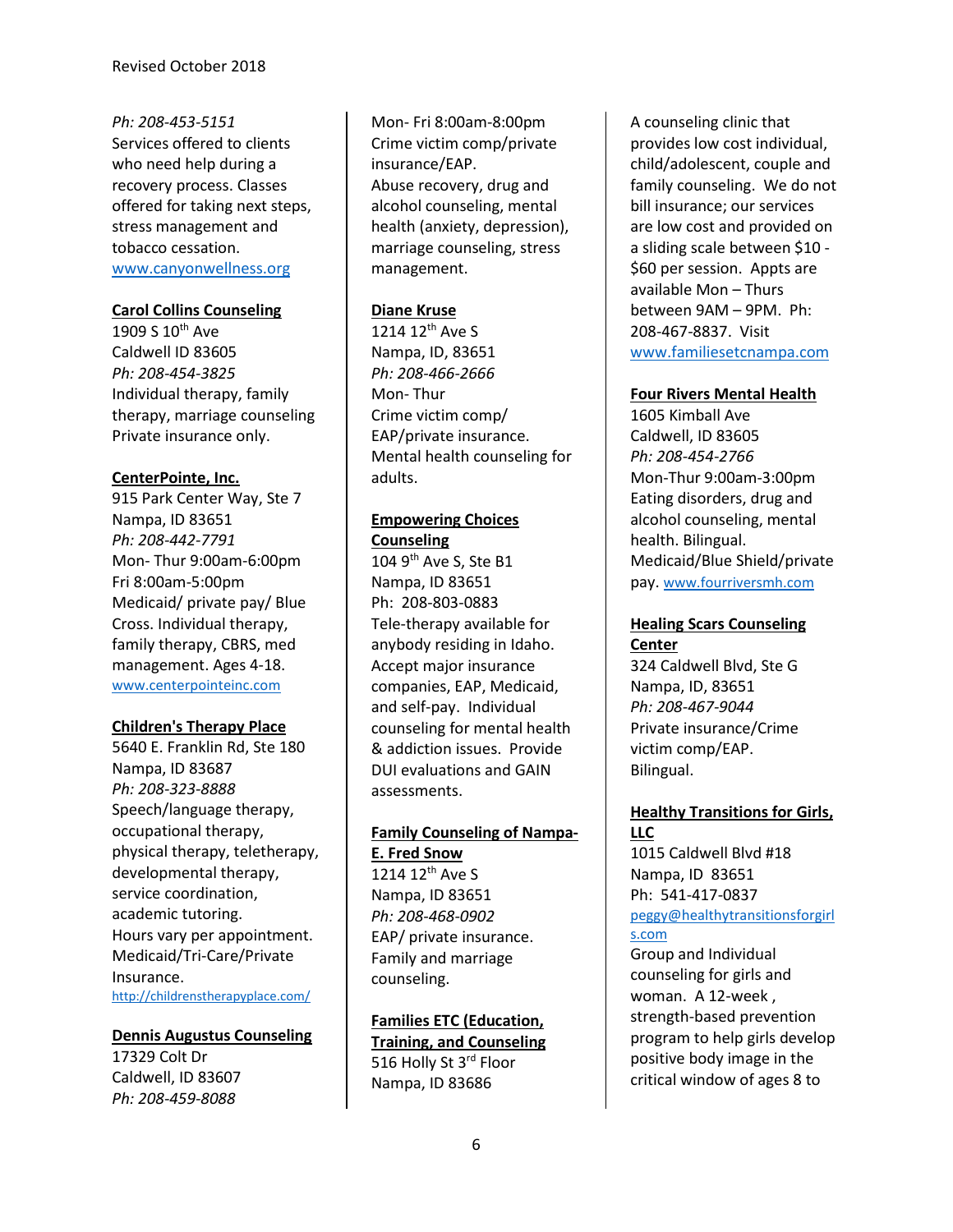14 when their bodies are changing. [www.healthytransitionsforgirls.c](http://www.healthytransitionsforgirls.com/) [om](http://www.healthytransitionsforgirls.com/)

#### **Hudson Counseling**

1909 S 10<sup>th</sup> Ave Caldwell, ID 83605 *Ph: 208-228-0301*  Mon-Thur 10:00am-7:00pm Private insurance/EAP. Anxiety, depression, individual and couples' therapy for teenagers and adults

# **Human Supports of Idaho, Inc.**

314 Badiola St Caldwell, ID 83605 *Ph: 208-454-8389*  CBRS, case management, individual counseling, family and child counseling, group therapy, peer support, med mgmt., SUD services (outpatient and intensive outpatient) and payee service. Most insurances accepted including Medicaid and Medicare; some sliding fee and pro bono services available.

[www.humansupports.com](http://www.humansupports.com/)

#### **Idaho Behavioral Health**

524 South 9th St, Ste 103 Caldwell, ID 83605 *Ph: 208-454-2144*  CBRS, case management, counseling, group therapy, psychological testing, med management. Telehealth services provided to rural areas. Medicaid/Private Insurance/sliding fee. [www.idahobehavior.com](http://www.idahobehavior.com/)

# **Idaho Behavioral Health-**

**Nampa** 1811 E Karcher Rd Nampa ID 83687 Ph: 208-505-4419

#### **Life Counseling Center**

112 12<sup>th</sup> Ave Rd Nampa, ID 83686 *Ph: 208-465-5433* Mon- Thur 9:00am-6:00pm Fri 8:00am-5:00pm Private insurance/ Medicaid/EAP. Family and couples counseling, individual therapy, med management.

#### **Lifeways in Caldwell**

2609 S 10<sup>th</sup> Ave, Ste 102 Caldwell ID 83605 Ph: 208 454-2766 Services include mental health assessments, SUD/DUI evaluations; GAIN assessments, SUD/MRT groups, individual, child, family & couples therapy, Play therapy, substance use disorder evaluation, classes & victim impact panels, EMDR, psychiatric medication subscribing, case management, telehealth, SOAR-SSI/SSDI outreach access and recovery [www.lifeways.org](http://www.lifeways.org/)

#### **Lifeways in Nampa**

824 S Diamond St Nampa ID 83686 Ph: 208 546-3046 [www.lifeways.org](http://www.lifeways.org/)

#### **Mana Resources**

923 Grant St Caldwell, ID 83605 *Ph: 208-585-3375*

Counseling services to children, youth, adults, couples and families. Medicaid/Private Insurance. [www.manaohana.org](http://www.manaohana.org/)

#### **Montgomery Counseling Center**

323 12<sup>th</sup> Ave Nampa, ID, 83686 *Ph: 208-463-0212*  Mon- Fri 8:00am-5:00 pm Individual therapy, couples and family counseling, GAIN Assessments. Private insurance/ EAP/Medicaid. [www.montgomerycounselingcen](http://www.montgomerycounselingcenter.com/) [ter.com](http://www.montgomerycounselingcenter.com/)

#### **Mountain States Chemical Dependency & Counseling Services, Inc.**

1305 2nd St S, Ste 201 Nampa, ID 83651 *Ph: 208-463-0202*  Mon-Thur 9:00am- 5:00pm Alcohol/drug education, relapse prevention, DUI class, anger management, recovery groups, individual counseling services.

#### **Nampa Family Justice Center**

1305 3rd St S Nampa, ID 83686 Ph: 208-475-5702 Crisis counseling, domestic violence, sexual abuse, family therapy, individual therapy, group therapy, parenting, play therapy. Private insurance/Medicaid/ Crime victim comp. [www.nampafamilyjusticecenter.](http://www.nampafamilyjusticecenter.org/) [org](http://www.nampafamilyjusticecenter.org/)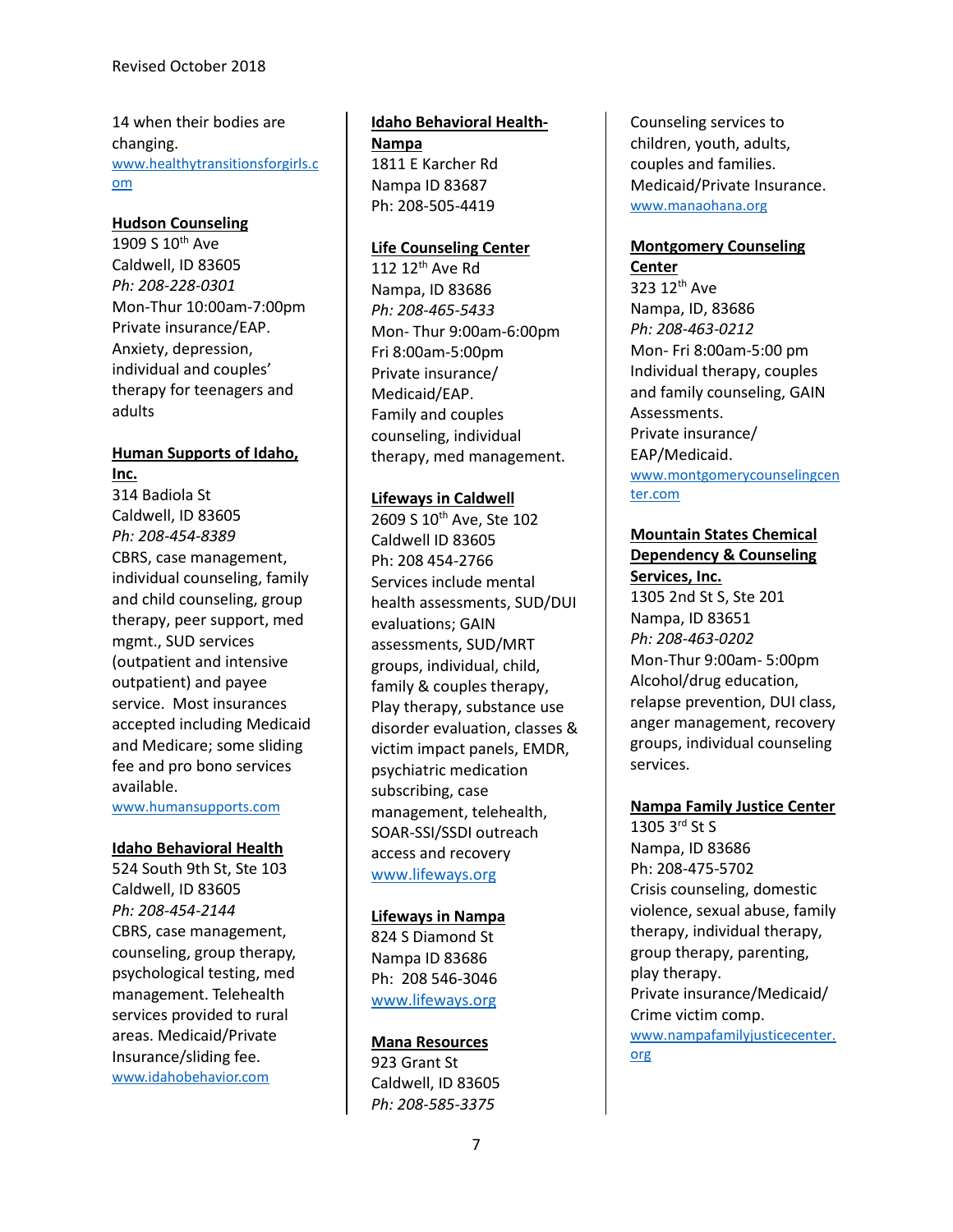#### **A New Leaf**

2548 N Stokesberry Pl Meridian, ID 83646 *Ph: 208-939-3888*  Habilitative intervention supports, therapy, med management, and residential habilitation.

[www.anewleaf.info/](http://www.anewleaf.info/)

#### **Pioneer Health Resources-Nampa**

204 10th Ave S Nampa, ID 83651 *Ph: 208- 466-2229*  Mon-Fri 8:00am-5:00pm Open later for group programs. CBRS, case management, psychotherapy, med management, chemical dependency programs, outpatient & intensive outpatient group therapy. Interpreters available for non-English speaking clients. Medicaid/private insurance/sliding scale fees. [www.pioneerhealthresources.com](http://www.pioneerhealthresources.com/)

#### **Pioneer Health Resources-Caldwell**

1305 S Kimball Caldwell, ID 83605 *Ph: 208- 459-1039*  Mon-Fri 8:00am-5:00pm Open later for group programs. CBRS, case management, psychotherapy, med management, chemical dependency programs, outpatient & intensive outpatient group therapy. Interpreters available for non-English speaking clients. Medicaid/private insurance/sliding scale fees. [www.pioneerhealthresources.com](http://www.pioneerhealthresources.com/)

# **Refuge Counseling Center-Nampa**

4144 E Amity Ave Nampa, ID 83687 *Ph: 208-465-4985*  Individual counseling, couples/marital counseling, family counseling, premarital counseling, referral and consultation services. EAP/sliding scale/ partnerships whereas churches and ministries may help with cost. <http://refugecounseling.com/>

## **Refuge Counseling Center-Meridian**

3023 E Copper Point Ste 105 Meridian, ID 83642 *Ph: 208-465-4985*  Individual counseling, couples/marital counseling, family counseling, premarital counseling, referral and consultation services. EAP/sliding scale/ partnerships whereas churches and ministries may help with cost. <http://refugecounseling.com/>

#### **Region III Mental Health**

3402 Franklin Rd Caldwell ID 83605 Ph: 208-459-0092 Adult and Children's services – crisis services, medication management, and individual counseling. Sliding Fee.

#### **Shannon Sorini, LCSW**

1909  $10^{th}$  Ave Caldwell, ID 83605 *Ph: 208-409-7286*

Individual therapy, family therapy, trauma-focused for children and adults. Crime victim comp/private insurance/EAP. [www.shannonsorini.com](http://www.shannonsorini.com/)

# **S.T.A.R.R. Family Behavioral Health**

1108 W Finch Dr Nampa ID Ph: 208-466-3900 8100 W Emerald St, Ste 150 Boise ID Ph: 208-908-6399 Mental health evaluations, individual counseling, family counseling, play therapy, early childhood trauma, couples/mental counseling, addiction therapy, traumafocused for children and adult, domestic violence children and adults, parenting ed, CBRS, case mgmt., med mgmt., children's respite care, crisis response, referral and consultation services. Medicaid/Medicare, all major insurances; sliding scale. [www.starrfbh.com](http://www.starrfbh.com/)

# **Stellar Mental Health & Mediation**

3904 E Flamingo Nampa, ID 83687 *Ph: 208-639-1514* Counseling, CBRS, case management, payee services, groups, mediation, parenting coordination. [www.stellaridaho.com](http://www.stellaridaho.com/)

#### **Still Waters Behavioral Health**

305 Cornell St Middleton, ID 83644 Ph: 208-614-0550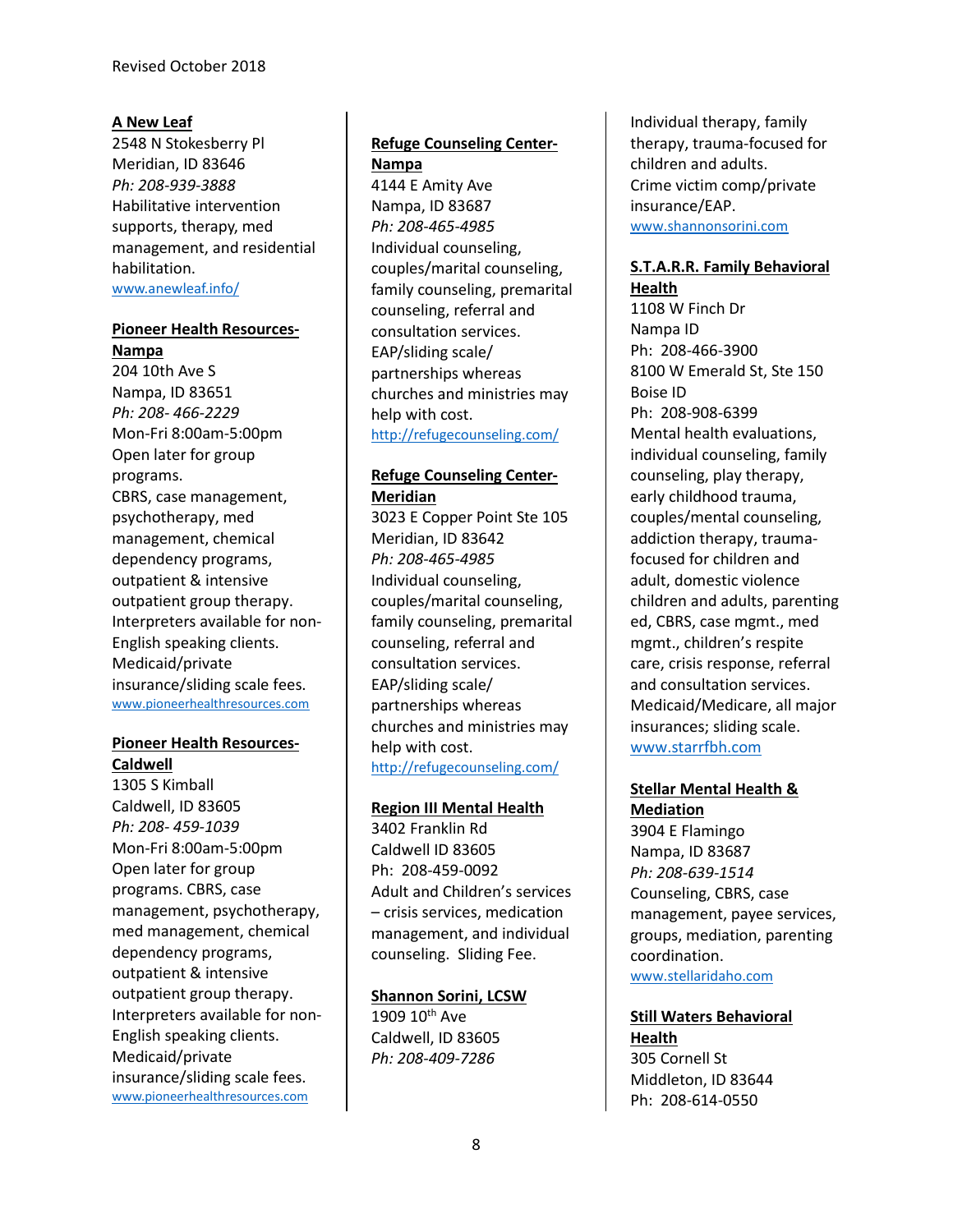Individual counseling for adults, adolescents, children, couples counseling, family counseling, premarital counseling. EAPs/sliding scale based on income. Evening appointments available. Visit [www.stillwatersbh.com](http://www.stillwatersbh.com/)

## **Strive Counseling**

5700 E Franklin Rd, Ste 220E Nampa, ID 83687 *Ph: 208-936-1097* Mon- Fri 8:00am-6:00pm Individual therapy, couple and family counseling, domestic violence victim therapy, sexual abuse victim therapy, trauma, stress, parenting. Private insurance/EAP/sliding scale/Medicare.

# **Terry Reilly Nampa 1st Clinic – Medical, Dental, Behavioral Health, and Urgent Care**

207 1st Street S Nampa, ID 83651 *Ph: 208-466-7869*  Services: Behavioral health assessments, individual, couples and family counseling, support and therapy groups, case management, psychiatric medication management. We accept private insurance, Medicaid, Medicare, and sliding fee scale based on income.

[www.trhs.org](http://www.trhs.org/)

#### **Terry Reilly Nampa 16th Clinic**

223  $16<sup>th</sup>$  Avenue N Nampa ID 83687 Ph: 208-318-2100

**Terry Reilly Arlington Clinic** 

2005 Arlington Ave Caldwell ID 83605 Ph: 208-459-1025

#### **Terry Reilly Middleton Clinic**

201 S Paradise Ave Middleton ID 83644 Ph: 208-585-0048

**Terry Reilly Melba Clinic**

 $150$   $2<sup>nd</sup>$  St Melba ID 83641 Ph: 208-495-1011

## **TRHS- SANE Solutions**

**Victim Treatment**  $211 16$ <sup>th</sup> Ave N Nampa, ID, 83687 *Ph: 208-467-7654*  Services: Survivors counseling, child abuse counseling, personal safety classes, protective parenting classes, family counseling. insurance/Medicaid/sliding scale/EAP. Bilingual.

#### **TRHS- SANE Solutions Offenders Treatment**

1504 3<sup>rd</sup> Street N Nampa ID 83687 Ph: 208-345-1170 Services: Offenders counseling, group counseling, juvenile sex offender risk assessment, batterers treatment. insurance/Medicaid/sliding scale/EAP. Bilingual.

# **Webb Psychological Clinic Institute**

408 22<sup>nd</sup> Ave S Nampa, ID, 83651 *Ph: 208-466-8267* Mon-Fri 9:00am-5:00pm Individual therapy (children and adult), marriage and

family therapy, psychological assessments. Crime victim comp/private insurance/EAP.

#### **Wholeness Counseling & Trauma Healing**

1015 Caldwell Blvd Nampa, ID 83651 *Ph: 208-353-4173* Mon-Fri 10:00am-7:00pm; Sat by appointment PTSD, sexual abuse, domestic violence, grief, adults, couples, family, Christian counseling. Ages 16+ only. Private insurance/private pay/EAP. [www.mikaylaforrest.com](http://www.mikaylaforrest.com/)

# **CRISIS RESOURCES & HOTLINES**

# **Advocates Against Family**

**Violence-Hope's Door** 1508 Hope Ln, Ste 102 Caldwell, ID 83605 *Ph: 208-459-4779* 24/7 Crisis Hotline Toll Free: 1-877-459-4779 Domestic violence and sexual assault shelter, sexual assault response team, court advocacy, groups/classes, counseling, safe and sober housing, childcare center, teen outreach program, rural outreach program. [www.aafvhope.org](http://www.aafvhope.org/)

**Boys Town-National Hotline-Suicide & Crisis** *Ph: 1-800-448-1833 Toll Free: 1-800-448-3000*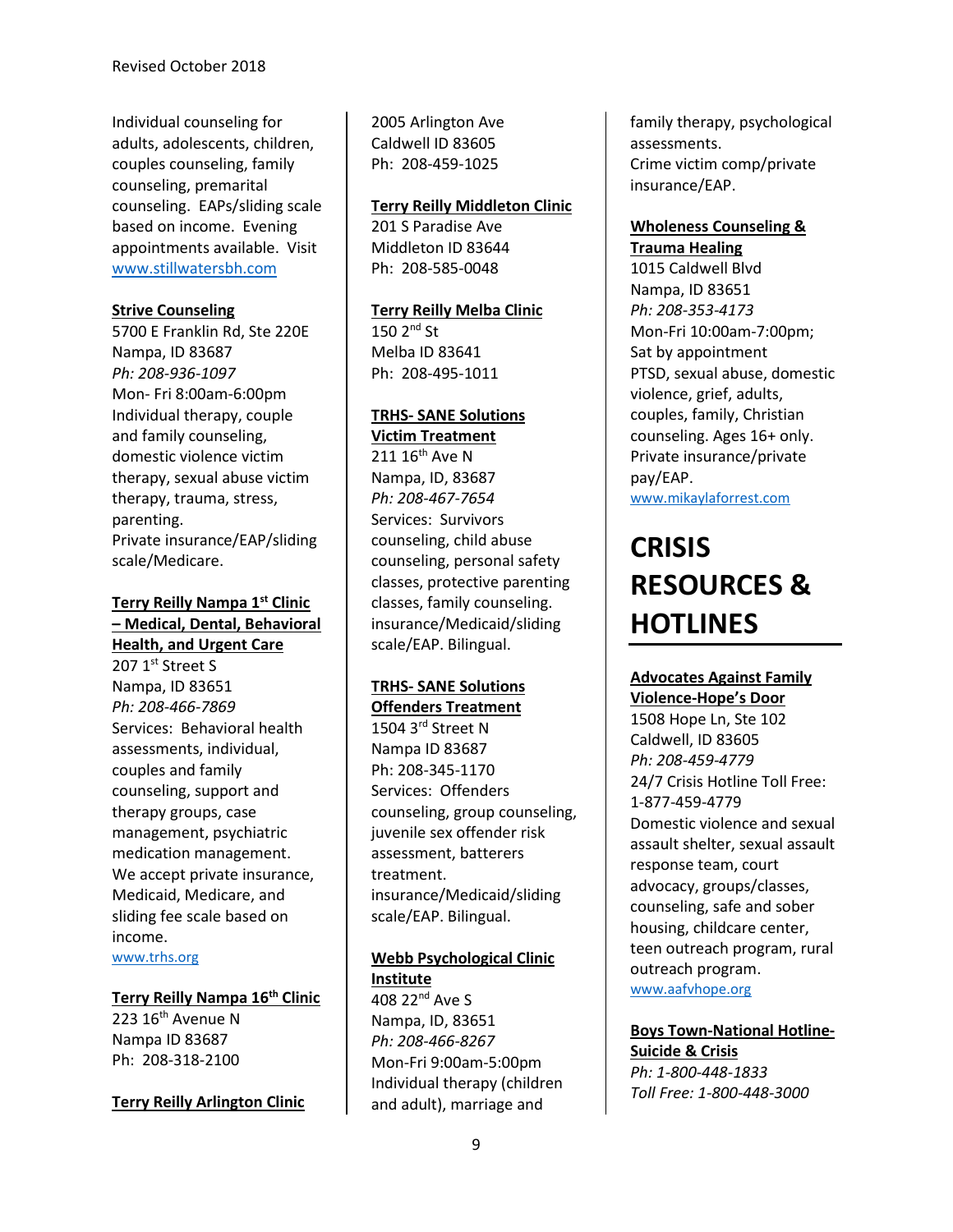24-hour, nationwide, shortterm crisis intervention hotline. Main focus is children and families, but serves anyone with any problem. Will provide referral to local agencies in the United States, Canada, Guam, and The Virgin Islands. 402-498-1300. [www.boystown.org](http://www.boystown.org/)

#### **Covenant House Nineline**

*Toll Free: 1-800-999-9999* 24/7. Provides crisis intervention to homeless, runaway, and other troubled youth and their families throughout the United States. All calls are serviced regardless of age and situation. [https://teenlineonline.org/yy](https://teenlineonline.org/yyp/covenant-house-nineline/) [p/covenant-house-nineline/](https://teenlineonline.org/yyp/covenant-house-nineline/)

#### **Idaho CareLine**

*Ph: 2-1-1 or 800-926-2588* A free, statewide comprehensive community information and referral service.

#### **Idaho Domestic Violence Hotline**

*Ph: 1-800-669-3176* Provides information and assistance to victims of domestic violence.

#### **Idaho Suicide Prevention Hotline & Veterans Crisis Line**

*Ph: 800-273–TALK (8255)* A toll-free, confidential service available 24/7.

**Mothers Against Drunk Driving (MADD)** *Ph: 877-623–3435*

A national, toll-free 24/hr. hotline for victims of drunk driving.

# **National Hotline on Domestic Violence**

*Ph: 800-799-7233* A toll-free service that provides information and assistance to victims of abuse.

### **National Sexual Assault Hotline:**

*Ph: 1-800-656-HOPE (4673)* A toll-free, confidential service available 24/7 for victims of sexual assault.

# **Parents of Murdered Children (POMC)**

*Ph: 888-818–POMC (7662)* A national organization to assist those who have lost a loved one.

# **Women and Children's Alliance**

24-hour Domestic Violence Hotline *Ph: 208-343–7025* 24-hour Rape Crisis Hotline *Ph: 208-345–7273* Provides comprehensive supportive services to women and children victimized by physical and sexual violence.

# **DENTAL**

# **Terry Reilly Canyon Dental**

11136 Moss Ln Nampa, ID 83651 *Ph: 208-466-0515* Dental exams and cleaning, Xray, fillings, crowns and bridges, dentures and partials, extractions, including

wisdom teeth, root canal therapy, minor oral surgery, diabetes oral health care, prenatal oral health care, pediatric oral health care. We accept private insurance, CHIP, Medicaid, and offer a sliding fee scale based on income.

## **Terry Reilly Homedale Dental**

8 N. 2nd St W Homedale, ID 83628 *Ph: 208-337-6101* Dental exams and cleaning, xray, fillings, crowns and bridges, dentures and partials, extractions, including wisdom teeth, root canal therapy, minor oral surgery, diabetes oral health care, and pre-natal oral health care. We accept private insurance, CHIP, Medicaid, and offer a sliding fee scale based on income.

#### **Terry Reilly Melba Clinic**

150 2nd St Melba, ID 83641 *Ph: 208-495-1011* Dental exams and cleaning, xray, fillings, crowns and bridges, dentures and partials, extractions, including wisdom teeth, root canal therapy, minor oral surgery, diabetes oral health care, and prenatal oral health care. We accept private insurance, CHIP, Medicaid, and offer a sliding fee scale based on income.

**Terry Reilly Nampa 1st Clinic** 207 1st Street S Nampa ID 83651 *Ph: 208-466-7869*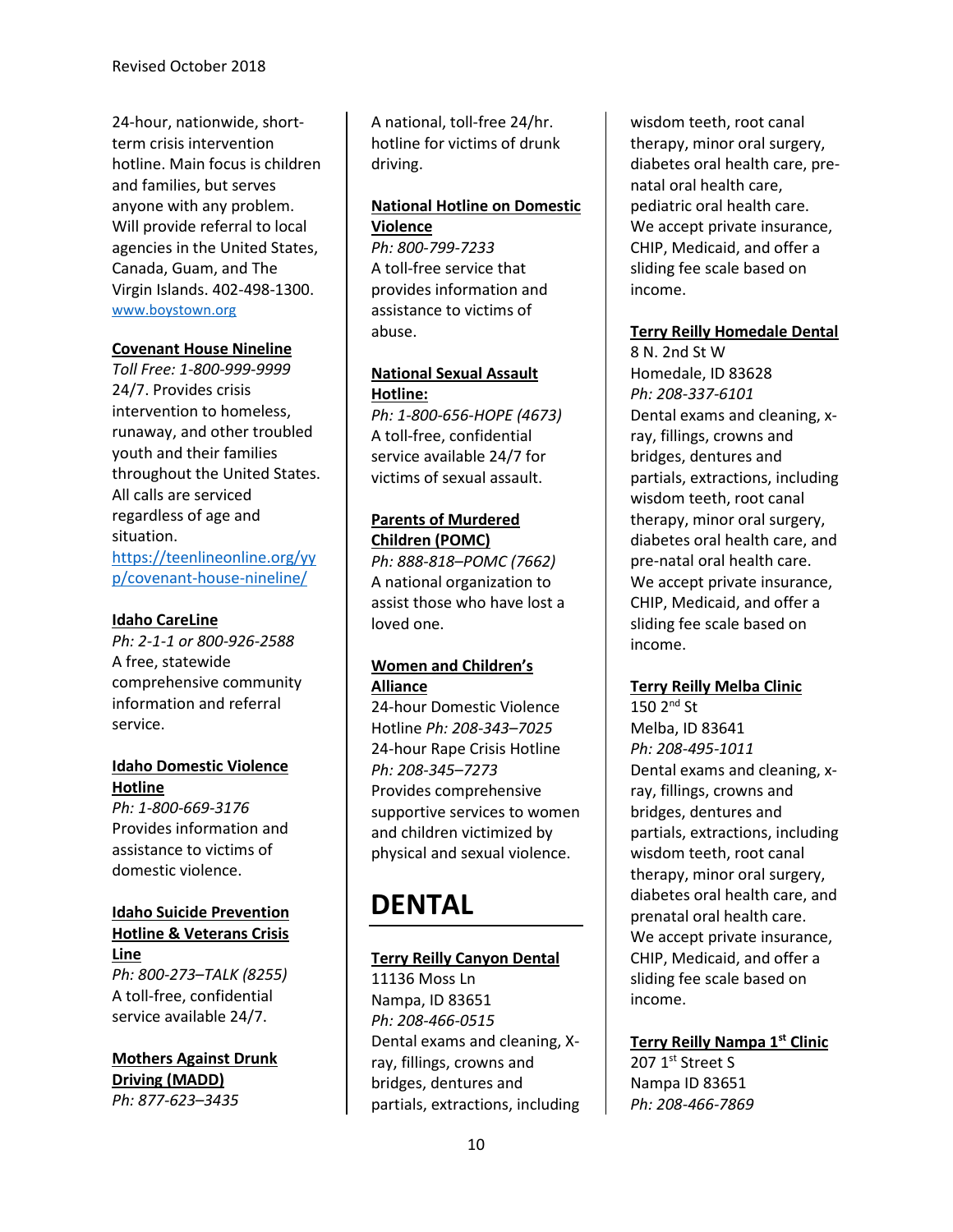Dental exams and cleaning, xray, fillings, crowns and bridges, dentures and partials, extractions, including wisdom teeth, root canal therapy, minor oral surgery, diabetes oral health care, and pre-natal oral health care. Limited incomes may qualify for reduced fees.

#### **Terry Reilly Dental-Middleton**

201 Paradise Ave Middleton, ID 83644 *Ph: 208 585-0048* Dental exams and cleaning, xray, fillings, crowns and bridges, dentures and partials, extractions, including wisdom teeth, root canal therapy, minor oral surgery, diabetes oral health care, and pre-natal oral health care. Limited incomes may qualify for reduced fees.

# **Valley Family Health Care-Payette Medical and Dental Clinics**

1441 NE 10th Ave Payette, ID 83661 *Ph: 208-642-9376* Provides assistance and allows low income access to overall dental and health care.

# **EDUCATION**

# **Adult Education: CWI Community College**

Through the Adult Campus on Caldwell BVLD – Organized though Department of Health and Welfare

Contact your local office. Program through Workforce Investment Act, (WIA).

# **JobCorps-Nampa**

3201 Ridgecrest Dr Nampa, ID 83687 *Ph: 208-442-4500* [http://centennial.jobcorps.gov/h](http://centennial.jobcorps.gov/home.aspx) [ome.aspx](http://centennial.jobcorps.gov/home.aspx)

### **Stevens-Henager College**

16819 N Marketplace Blvd Nampa, ID 83687 *Ph: 208-466-2251* [https://www.stevenshenager.ed](https://www.stevenshenager.edu/locations/nampa) [u/locations/nampa](https://www.stevenshenager.edu/locations/nampa)

# **Trio**

322 E Front St, Ste 190 Boise, ID 83702 *Ph: 866-624-9925 or 208-364-9925* [https://educationalopportunityc](https://educationalopportunitycenter.wordpress.com/) [enter.wordpress.com/](https://educationalopportunitycenter.wordpress.com/)

#### **Treasure Valley West #710**

1018 W. Sanetta St Nampa, ID 83651 *Ph: 208-465-8414*

# **Western Idaho Community**

**Action Partnership - WICAP** *Ph: 208-454-0675 Toll Free: 1-877-270-9086* Employment and training services. [www.wicap.org](http://www.wicap.org/)

\*Most online charter schools offer a program for free GED

**SCHOOL PROGRAMS & SCHOOL SUPPLIES**

### **Computers for Kids, Inc.**

8540 W Elisa St Boise ID, 83709 *Ph: 208-345-0346* 9:00am-4:00pm Distributes refurbished computers to underprivileged Idaho children for their home use. [www.cfkid.org](http://www.cfkid.org/)

#### **Nampa School District 131**

446 Lake Lowell MV Office *Ph: 208-468-4601 Ext. 1161* Contact: Steffanie Altenbern [saltenbern@nsd131.org](mailto:saltenbern@nsd131.org) or Mirella Garcia. Provide resources and support for homeless students.

# **Big Brothers Big Sisters of Southwest Idaho**

110 N 27th St Boise, ID 83702 *Ph: 208-377-2552* One-to-one mentoring relationships intended to help children reach their full potential. Vision is a successful mentoring relationship for all children who need and want one, contributing to brighter futures, better schools, and stronger communities for all. Serving all of southwest ID. [www.bbbsidaho.org](http://www.bbbsidaho.org/)

# **Caldwell School District - Early Childhood Intervention**

**Program** 1502 Fillmore St Caldwell, ID 83605 *Ph: 208-455-3300* Program for developmentally delayed children 3 to 4 years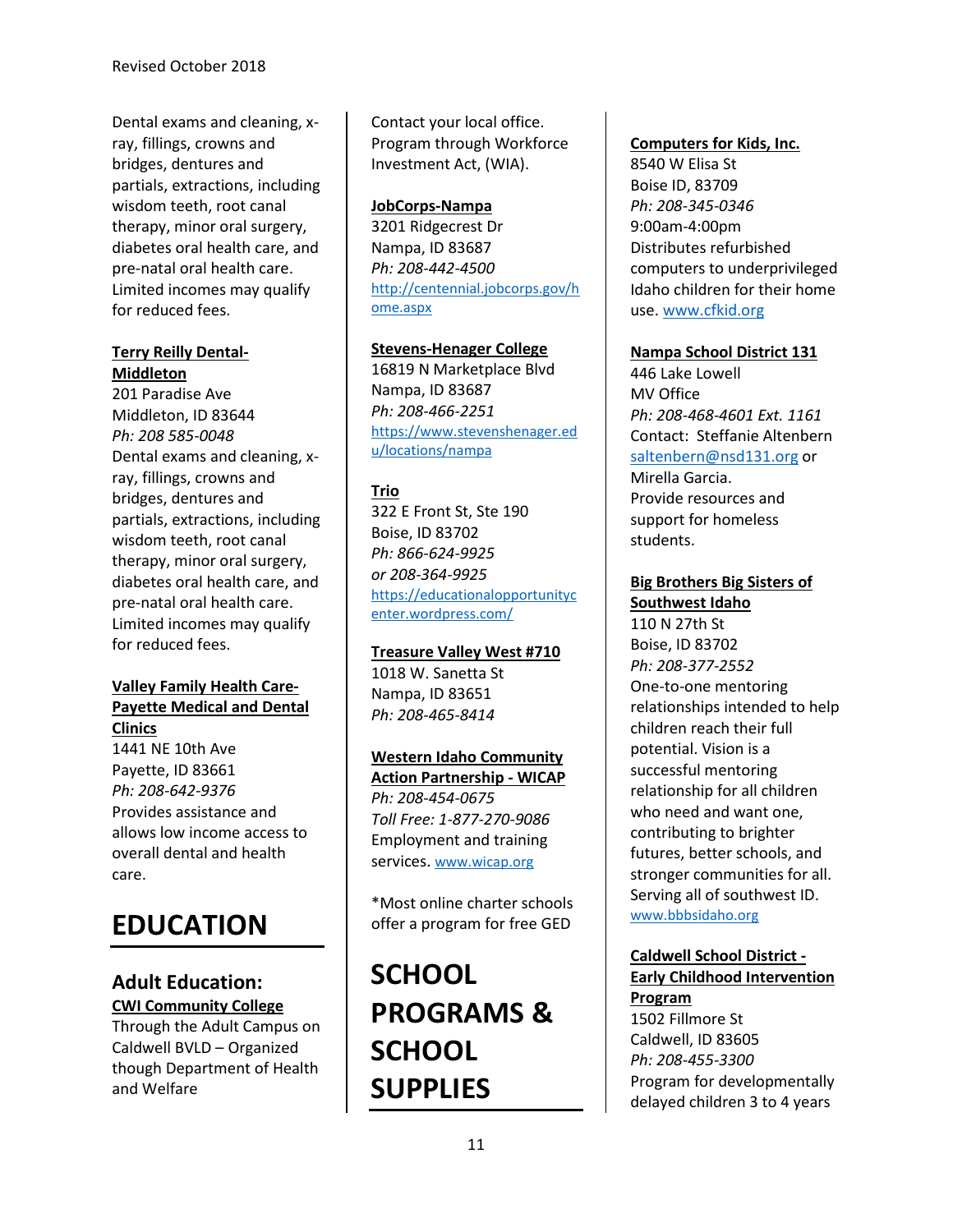old. Testing available. Contact local school district. [www.sd132.k12.id.us](http://www.sd132.k12.id.us/)

#### **Community Council of Idaho-Head Start**

22730 Farmway Rd, Ste 112 Caldwell, ID 83605 *Ph: 208-459-6536 Toll Free: 1-800-787-7863* Migrant & seasonal worker year round head start program. ESL classes also available for parents of students. Some additional resources available. [http://communitycouncilofidaho](http://communitycouncilofidaho.org/head_start) [.org/head\\_start](http://communitycouncilofidaho.org/head_start)

# **Computer Lab-South Middle School, Nampa**

229 W Greenhurst Rd Nampa, ID 83686 *Ph: 208- 468-4740* Mon/Tues/ Thur nights 5:30pm-7:30pm during the school year, excluding nonschool days. Computer lab is open to the public. The lab will also have a printer available that charges 10 cents per one-sided copy (cash or coin only). [www.south.nsd131.org/](http://www.south.nsd131.org/)

### **Advocates Against Family Violence - Hope Ln. Learning Center**

1508 Hope Ln Caldwell, ID 83605 *Ph: 208-459-6330* Daycare/preschool Located in Caldwell. Located Near Van Buren Elementary and Head Start Bus Stops. Offers preschool, meals, arts and crafts weekly, after school program ICCP accepted.

# **Tutoring at Farmway**

22730 Farmway Rd Caldwell, ID 83605 *Ph: 208-455-3300* Tutoring for migrant children who need assistance with learning English and with school work. Mon-Fri 3:45pm-4:45pm

#### **The Mentoring Network, Inc.**

Nampa, ID 83653 Ph: 208-880-1690 School based individual mentoring for grades 1-8 provided on a weekly basis by trained volunteers. In the Nampa & Caldwell school districts. Supervision and support provided by program director.

# [www.MentoringNetworkID.org](http://www.mentoringnetworkid.org/)

# **Online School Options:**

# **Another Choice Virtual Charter School**

1014 W Hemingway Blvd Nampa, ID 83651 *Ph: 208-475-4255* Free online schooling, grades K-12. Visit website for additional information. [www.anotherchoicecharter.org](http://www.anotherchoicecharter.org/)

# **AFTER SCHOOL PROGRAMS:**

# **Treasure Valley YMCA**

3720 S Indiana Ave Caldwell, ID 83605 *Ph: 208-454-9622* Financial reduced prices based on home income levels/family size. There is also an after school/ homework help program found on the website with direct busing from the schools. [http://www.ymcatvidaho.org/m](http://www.ymcatvidaho.org/membership/financial-assistance/)

[embership/financial-assistance/](http://www.ymcatvidaho.org/membership/financial-assistance/)

# **Nampa Recreational Facility**

131 Constitution Way Nampa, ID 83686 *Ph: 208-468-5777* They sponsor several families each month with requirements for monthly attendance. Contact the membership coordinator for additional information. Sign up is required prior to a certain day each month for monthly evaluation.

# **Boys and Girls Club Nampa**

316 Stampede Dr Nampa, ID 83687 *Ph: 208-461-7203* Cost is \$20 a year. Busing can occur directly from school but then parents must pick up children on time. Limited space available.

# **Caldwell School District**

21<sup>st</sup> Century after school Director: Kathleen Vadapalli *Ph: 466-6586 Ext. 209* Homework help for clients with difficulty learning. Salvation Army after school program. Can also purchase monthly memberships. For grant applications email [kvadapalli@caldwellschools.org](mailto:kvadapalli@caldwellschools.org)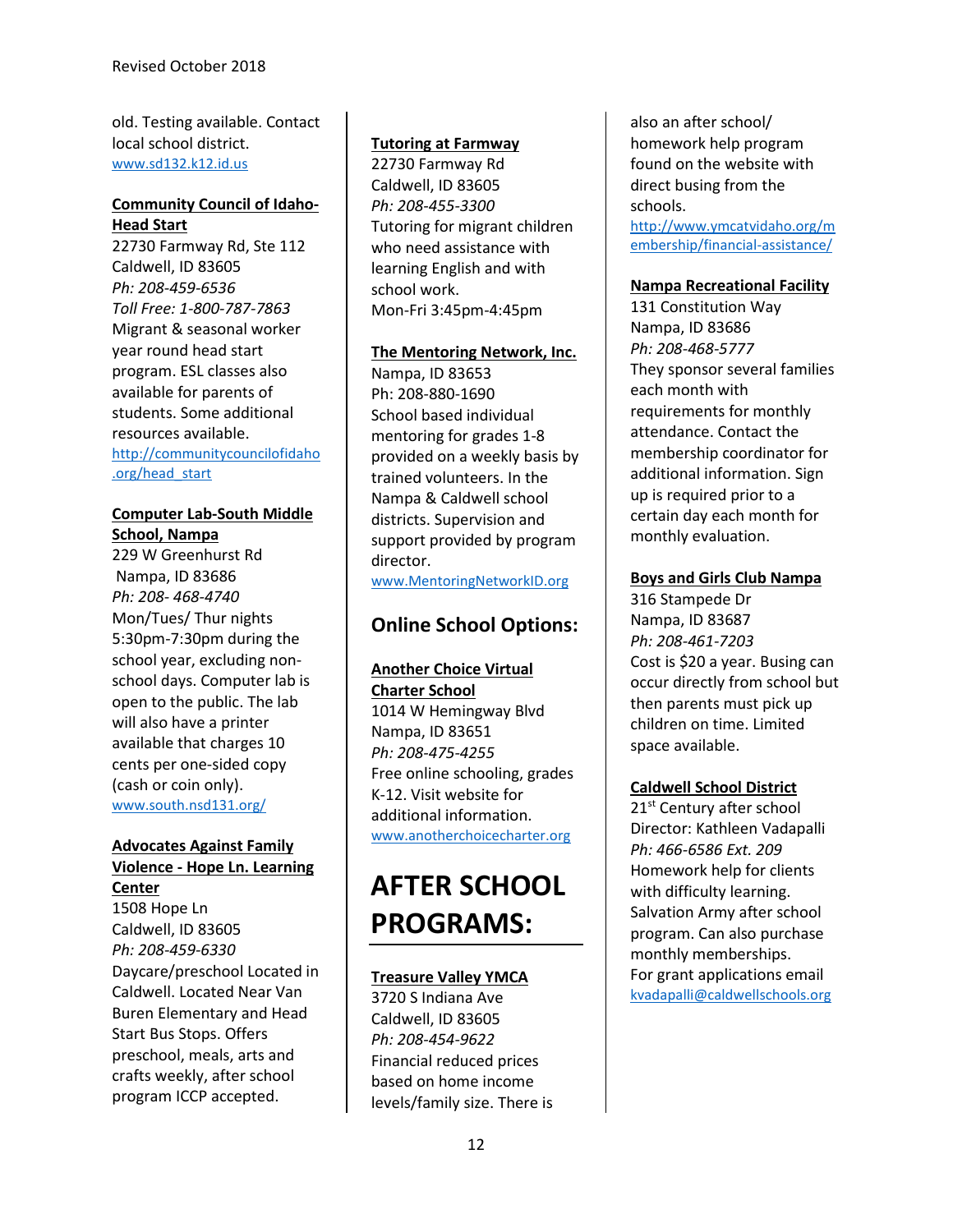# **EMPLOYMENT & CASUAL LABOR**

# **Administrative and Light Industrial**

101 S Capitol Blvd, Ste 501 Boise, ID 83702 *Ph: 208-375-9930* Temporary work hire, short and long term, clerical, accounting, light industrial available. Must complete application, safety test, preemployment drug screen & background check. Must provide 2 work references & i.d. that proves legally able to work in the U.S. Paid weekly. Usually \$8 - \$14 per hour. Must speak basic English. <http://www.volt.com/>

#### **Community Council of Idaho**

317 Happy Day Caldwell, ID 83607 *Ph: 208-454-8604* Free services provided to migrant or farm working families and individuals that need help integrating into the working field. Services include education and training based on skills needed to gain employment. [www.communitycouncilofidaho.org](http://www.communitycouncilofidaho.org/)

#### **Idaho Department of Labor-Caldwell-WIA**

4514 Thomas Jefferson St Caldwell, ID *Ph: 208-364-7781* Services provided to those in the community who need training resource to obtain

employment. This is a program is state and federally funded for adults, dislocated workers, low-income workers and youth. [www.labor.idaho.gov](http://www.labor.idaho.gov/)

# **Idaho Department of Labor-Boise-WIA**

317 W Main St Boise, ID 83735 *Ph: 208-332-3575* Services provided to those in the community who need training resource to obtain employment. This is a program is state and federally funded for adults, dislocated workers, low-income workers and youth. [www.labor.idaho.gov](http://www.labor.idaho.gov/)

#### **Elwood Staffing-Boise**

8708 Fairview Ave Boise, ID 83704 *Ph: 208-327-1000* Helps find employment in warehouses, manufacturing/ production, construction, clerical, etc. [www.elwoodjobs.com](http://www.elwoodjobs.com/)

#### **Elwood Staffing-Nampa**

2585 Caldwell Blvd, Ste 103 Nampa, ID 83651 *Ph: 208-468-7899* Helps find employment in warehouses, manufacturing/ production, construction, clerical, etc. [www.elwoodjobs.com](http://www.elwoodjobs.com/)

#### **Intelligent Employment Solutions**

732 Caldwell Blvd, Ste C Nampa, ID 83651 *Ph: 208-463-9228*

Provides help finding a job in the community. <http://www.iescustomstaffing.com/>

#### **Hopes Door Shelter**

702 E Chicago St Caldwell, ID 83605 *Ph: 208-459-6279* Helps women find job openings, create resumes & cover letters. Service specialist helps with dress for success referrals meal planning for work. Services are free. <https://aafvhope.org/>

## **Job Corps**

2323 S Vista Ave, Ste 203 Boise, ID 83705 *Ph: 208-375-9414* Full time program, usually residential. Nampa is closest center. Can be on unsupervised probation, no pending court charges, felonies, or outstanding fines. Limited income. Ages 16-24. Mon-Fri 8:00am-5:00pm Orientation Thurs 2:00pm at the Meridian Dept. of Labor. Spanish speaker. Closed from 12:00pm-1:00pm [www.centennial.jobcorps.gov](http://www.centennial.jobcorps.gov/)

#### **Labor Finders**

Resources based online—no office in local area. *Ph: 208-442-7713* [http://laborfinders.com](http://laborfinders.com/)

# **Labor Ready Temporary**

**Service** 10 W Franklin Rd Meridian, ID 83642 *Ph: 208-331-3606* After application process is complete, employee is asked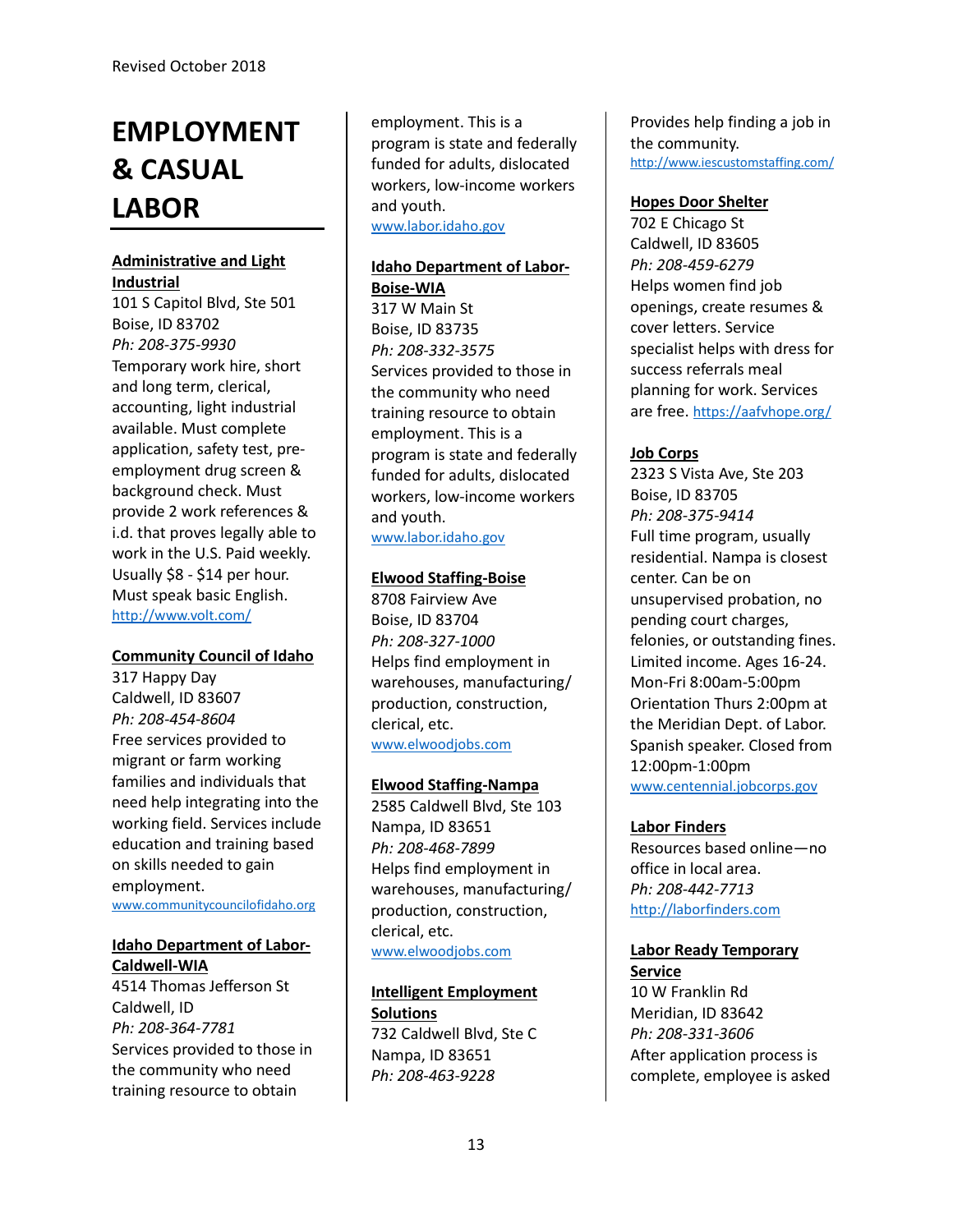to come into office at 6:00am if desiring employment. Mon-Fri 6:00am-5:30pm, Sat 7:00am-10:00am and 5:00pm-6:00pm, Sun closed. Application time & dates may vary-please call office for current application times. Applicant will need 2 forms of i.d. such as a state photo i.d., social security card, certified birth certificate, or passport. Spanish interpreters available. <http://www.laborready.com/>

#### **Pro People Staffing Services**

703 2nd St S Nampa ID *Ph: 208-463-8552* Temporary employment. Applications taken Mon-Fri 9:00am-2:00pm. Need 1-2 hours to complete application or online. Dress nicely for interview process. Free training & skills testing. Temp to hire based on work. Pay averages \$8-\$10 per hour. [http://propeoplestaffing.com](http://propeoplestaffing.com/)

#### **Elmwood Staffing**

2585 Caldwell Blvd, Ste 103 Nampa, ID 83651 *Ph: 208-468-7899 (Nampa) Ph: 208-327-1000 (Boise)* Clerical, skilled trades, production & technical work, and labor work available. Temp to hire based on work. Pay averages \$8–10/hour.

#### **Treasure Valley West #710**

1018 W. Sanetta St Nampa, ID 83651 Ph: 208-465-8414 Services provided for those with adults disabilities to enhance their living through employment and community enrichment. This is program is state and federally funded. [www.vr.idaho.gov](http://www.vr.idaho.gov/)

#### **Witco**

3919 E Ustick Rd Caldwell, ID 83605 *Ph: 208-454-3051* Services for children and adults with disabilities to increase their potential for independent living, including teaching skills and job coaching. Services can be provided for those with array of insurances as well as Medicaid, Medicare, and Blue Cross.

[www.witcoinc.net](http://www.witcoinc.net/)

# **Working Solutions (Easter Seals)**

1613 Park Centre Way Nampa, ID 83651 *Ph: 208-466-2671* For those referred by the Idaho Department of Health and Welfare. Services provided are for adults who need help with job preparation including job orientated classes, workforce development, and resources to obtain a job (i.e. clothing and transportation). [www.easterseals.com](http://www.easterseals.com/)

# **FINANCIAL & UTILITY ASSISTANCE**

**Heat/Electric**: **Navigators-with children only**

823 Park Centre Way Nampa, ID 83651 *Ph: 1-800-926-2588* Must contact through 211 by requesting a call back from the navigators.

### **St. Vincent DePaul**

2920 E Railroad St Nampa ID *Ph: 208-442-4452* Tues/Thur 3:00pm-5:00pm

#### **Salvation Army-Nampa**

403 12th Ave S Nampa, ID 83651 *Ph: 208-467-6586* <http://www.salvationarmy.org/>

#### **Salvation Army-Caldwell**

1015 East Chicago St Caldwell, ID 83605 *Ph: 208-459-2011* <http://www.salvationarmy.org/>

# **Western Idaho Community**

**Action Partnership - WICAP** 502 Main St Caldwell, ID 83605 *Ph: 208-454-0675 Toll free: 1-877-270-9086* Provides energy assistance when funding is available. Mon-Fri 8:00am-5:00pm, closed 12:00-1:00pm Service available once per year, or if emergency shut off when medical equipment present

[www.wicap.org](http://www.wicap.org/)

#### **Phone:**

**Assurance Telephone Lifeline** *Ph: 888-321-5880*

**Idaho Telecommunications Service Assistance Program**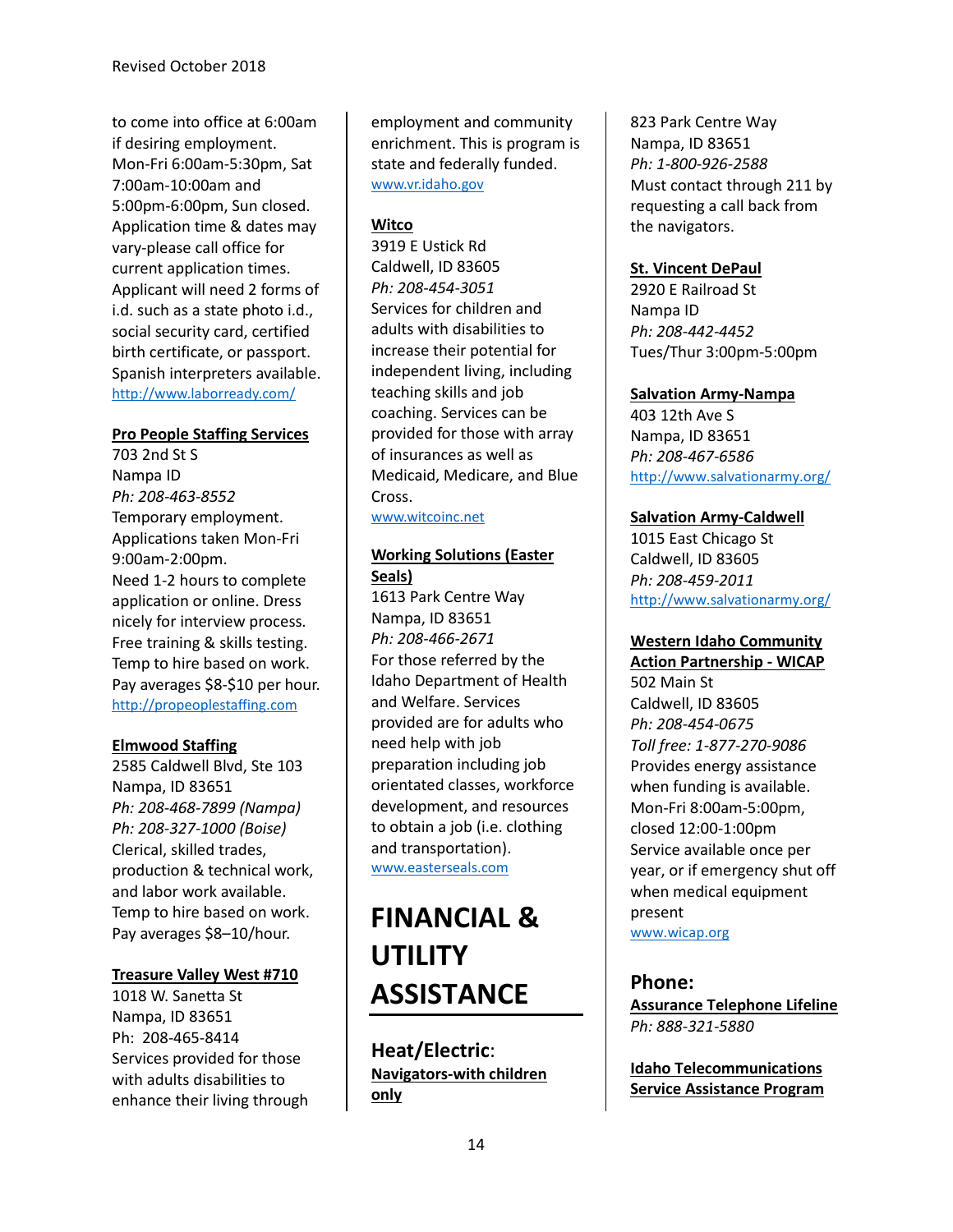Contact local DH&W [http://healthandwelfare.idaho.g](http://healthandwelfare.idaho.gov/ContactUs/Region3/tabid/227/Default.aspx) [ov/ContactUs/Region3/tabid/22](http://healthandwelfare.idaho.gov/ContactUs/Region3/tabid/227/Default.aspx) [7/Default.aspx](http://healthandwelfare.idaho.gov/ContactUs/Region3/tabid/227/Default.aspx)

# **Miscellaneous:**

**St. Clare's Outreach Program**

3719 E Cleveland Blvd Caldwell, ID 83605 *Ph: 208-454-2132* Wed 2:00pm-4:00pm Utility assistance; must bring photo ID and utility bill. Caldwell residents only.

# **Our Lady of the Valley Outreach**

3719 E Cleveland Blvd Caldwell, ID 83605 *Ph: 208 454-2132* Located inside St. Vincent De Paul. Wed 2:00pm-4:00pm Must go in person; no assistance over the phone. Maximum of \$50 to be used towards power, heating, and prescriptions paid directly to utility company or pharmacy. Must have i.d. with matching address as bill.

# **Nampa Family Justice**

**Center-Elder Abuse** 1305 3rd St S Nampa, ID 83651 *Ph: 208-475-5702* Must be 50 years of age or older, have experienced abuse, neglect or exploitation at the hands of an intimate partner, spouse, family member, caregiver, or trusted other.

# **FOOD PANTRIES**

# **Caldwell: St. Clare's Food Bank**

3719 E Cleveland Blvd Caldwell, ID 83605 *Ph: 208-454-2132* Located inside St. Vincent De Paul. Wed 2:00pm-5:00pm

# **CCOA**

304 N Kimball Caldwell, ID 83605 *Ph: 208-459-0063*

# **New Life Celebration Church**

1201 Arthur St Caldwell, ID 83605 *Ph: 208-454-1758*

# **The Salvation Army**

1015 East Chicago St Caldwell, ID 83605 *Ph: 208-459-2011* Tues/Wed/Thur 1:00pm-3:30pm

# **World Harvest Food Pantry**

803 Main St Caldwell, ID 83605 *Ph: 208-284-4411* Open the Third Saturday of every month 10am- noon

# **Oasis**

 $615 16$ <sup>th</sup> Ave S Caldwell, ID 83605 *Ph: 208-459–6000* Wed 12:00pm-2:00pmwith lunch, Thur 4:00-6:00pm

# **Seventh Day Adventist**

**Community Services-Caldwell** 2216 East Linden St Caldwell, ID 83605 *Ph: 208-454-3549*

Mon 10:00am-12:30pm, Tues 3:30pm-6:00pm Closed on major holidays.

#### **Western Idaho Community Action Partnership-WICAP**

502 Main St Caldwell, ID 83605 *Ph: 208-454-0675 Toll free: 1-877-270-9086* Mon-Fri 8:00am-5:00pm, Closed 12:00-1:00pm Food Pantry hours Mon/Tues/Fri 8:00am-5:00pm, Closed 12:00-1:00pm Can use once per month. [www.wicap.org](http://www.wicap.org/)

#### **Greenleaf, Middleton: Greenleaf Friends Church**

20535 Academy Rd Greenleaf, ID 83626 *Ph: 208-459-3896*

# **Middleton Food bank**

6 E 1st St N Middleton, ID 83644 *Ph: 208-585-6634* Mon/Wed/Fri 12:30pm-1:30pm. Must call for appointment.

# **Nampa:**

# **Harvest Life Church**

11437 Orchard Ave Nampa, ID 83651 *Ph: 208-465-7327* Wed 7:00pm, Sun 8:45am, 10:30am, 12:30pm Must attend a service before food is given.

# **Nampa Spanish Seventh Day Church**

323 11<sup>th</sup> Ave S Nampa, ID 83651 *Ph: 208-921- 3027* Tues/Thur 1:00-4:00pm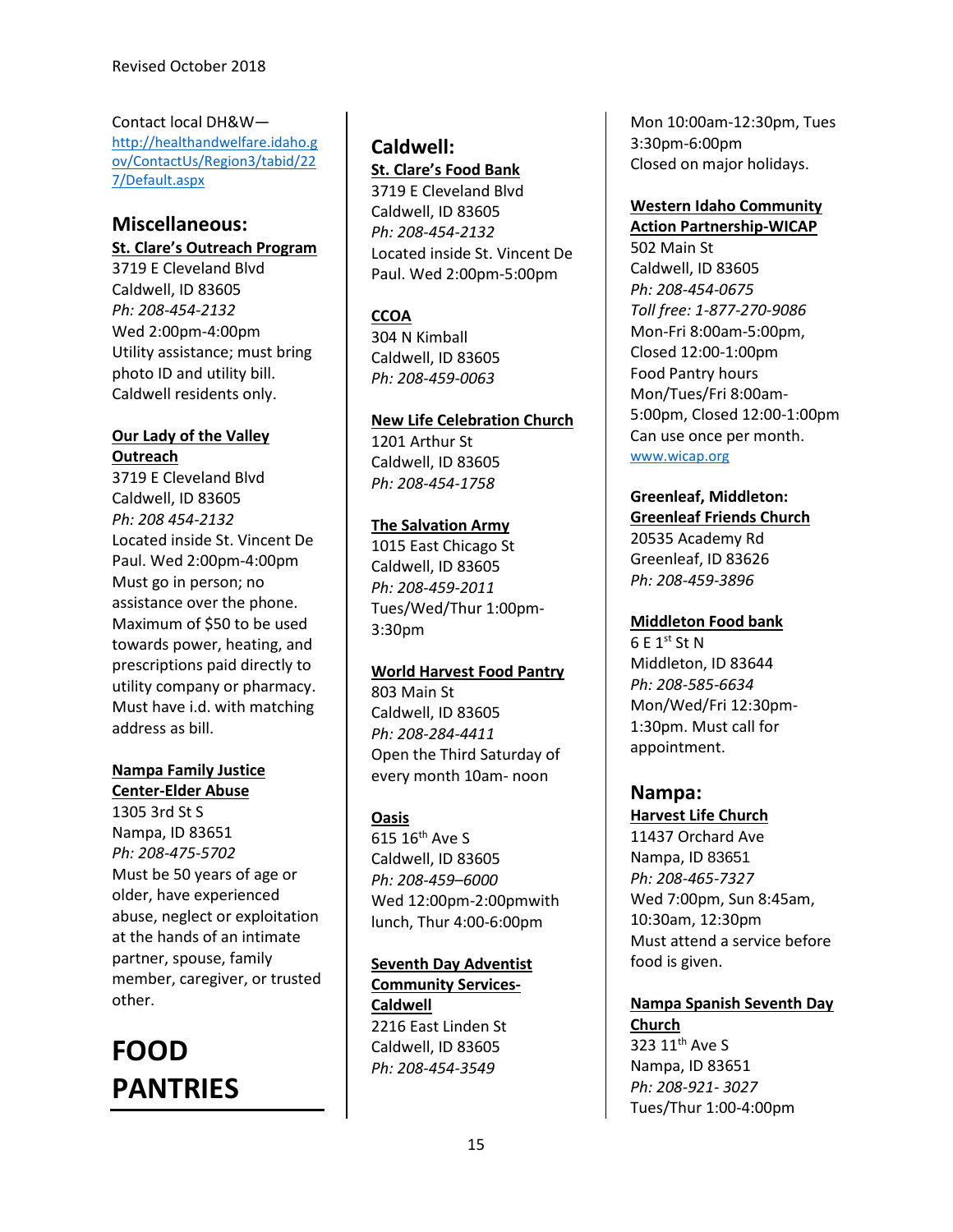## **Nazarene Care House**

1524 6<sup>th</sup> St S Nampa, ID 83651 *Ph: 208-466-3549* Tues/Thur 1:00pm-4:00pm Sat 1:00pm-3:00pm

## **Salvation Army**

403 12th Ave S Nampa, ID 83651 *Ph: 208-467-6586* <http://www.salvationarmy.org/>

# **Seventh-day Adventist**

**Community Services** 1515 Chicola Nampa ID, 83651 *Ph: 208- 461-1651* Wed 12:00pm-4:00pm

## **St. Vincent DePaul**

2920 E Railroad St Nampa, ID 83687 *Ph: 208-442-4452* Tues/Thur 3:00pm-5:00pm

# **Storehouse Outreach**

303 10<sup>th</sup> Ave N Nampa, ID 83687 *Ph: 208-570-9729* Home Delivery for shut-ins and seniors.

# **12 Baskets Food Pantry**

11220 Lone Star Rd Nampa, ID 83651 *Ph: 208-546-5896* Mon/Fri 12:00pm-2:00pm <http://foodbank.vcfnampa.com/>

#### **Centennial Elementary**

522 Mason Ln Nampa, ID 83686 *Ph: 208-468-4627* <http://centennial.nsd131.org/>

# **HOUSING ASSISTANCE**

#### **Advocates Against Family**

**Violence** 1508 Hope Ln Caldwell, ID 83605 Ph: 208-459-6330

#### **Autumn Gold**

813 E Fargo Ave Nampa, ID 83687 *Ph: 208-461-7789* Help with housing programs including down payments and closing costs. <http://www.autumngold.org/>

# **Boise VA Medical Center**

**Homeless Veterans Program** Provides services to Veterans who are homeless or almost homeless. Ph: 208-422-1039

#### **Caldwell Housing Authority**

22730 Farmway Rd Caldwell, ID 83607 *Ph: 208-459-2232* <http://chaidaho.org/>

# **The Jesse Tree of Idaho**

 $16 12$ <sup>th</sup> Ave So, Ste 114 Nampa, ID 83651 Ph: 208-941-3188 Hours: 10am to 2pm Fridays

# **SICHA**

377 Cornell St Middleton, ID 83644 *Ph: 208-585-9325* [http://www.sicha.org/Public/Ho](http://www.sicha.org/Public/HousingAuthorityRentals/) [usingAuthorityRentals/](http://www.sicha.org/Public/HousingAuthorityRentals/)

**Nampa Housing Authority** 211 19th Ave N

Nampa, ID 83687 *Ph: 208-466-2601* <http://nampahousing.com/>

**Salvation Army-Nampa** 403 12th Ave S Nampa, ID 8365 *Ph: 208-467-6586* <http://www.salvationarmy.org/>

#### **Salvation Army-Caldwell**

1015 E Chicago St Caldwell, ID 83605 *Ph: 208-459-2011* <http://www.salvationarmy.org/>

# **Navigator-Health & Welfare (if children present):**

823 Park Centre Way Nampa, ID 83651 *Ph: 1-800-926-2588* Must contact through 211 care line. [http://healthandwelfare.idaho.g](http://healthandwelfare.idaho.gov/ContactUs/Region3/NampaOffice/tabid/715/Default.aspx) [ov/ContactUs/Region3/NampaO](http://healthandwelfare.idaho.gov/ContactUs/Region3/NampaOffice/tabid/715/Default.aspx) [ffice/tabid/715/Default.aspx](http://healthandwelfare.idaho.gov/ContactUs/Region3/NampaOffice/tabid/715/Default.aspx)

# **Idaho Inc:**

4110 Eaton Way Caldwell, ID 83607 *Ph: 208-455-9463*

**Caldwell/Vallivue/ Nampa Resource Coordinator-Homeless Liaison:** 5207 S Montana Ave Caldwell, ID 83607 *Ph: 208-454-0445* Contact the district office for contact information.

# **C.A.T.C.H. of Canyon County**

 $16 12$ <sup>th</sup> Ave, Ste 114 Nampa, ID 83651 *Ph: 208-442-5300* A referral must be generated from a caseworker at one of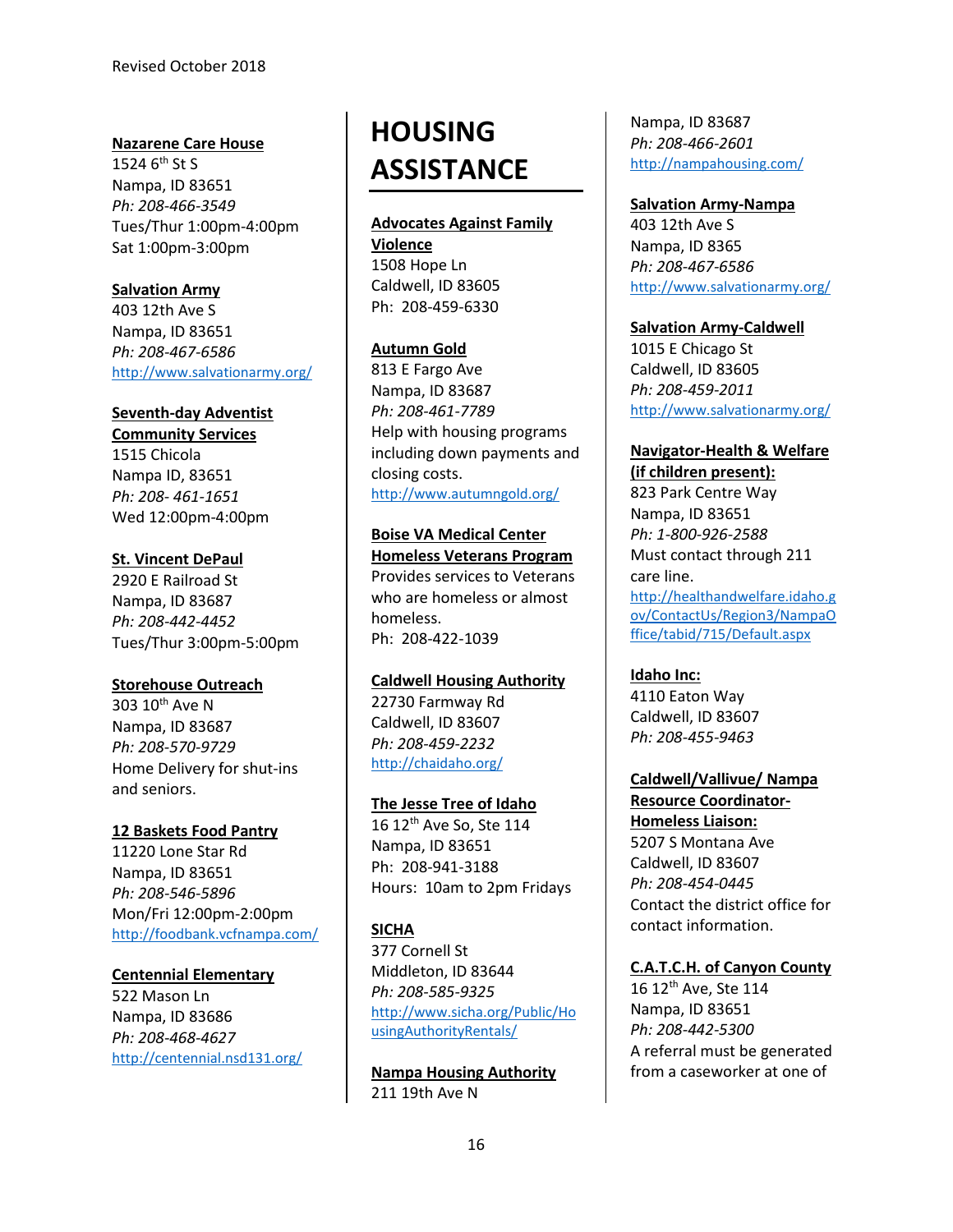the shelters; direct contact is not possible. [http://www.catchprogram.org/](http://www.catchprogram.org/catch-of-canyon-county.php) Email: [info@catchprogram.org](mailto:info@catchprogram.org)

#### **Mana Resources**

923 Grant St Caldwell, ID 83605 *Ph: 208-585-3375* Housing, employment assistance, and IL skills. Training to foster youth aging out of care, juveniles coming out corrections, and other young adults ages 18-20 who are homeless or at risk of becoming homeless. [www.manaohana.org](http://www.manaohana.org/)

#### **PATH-Project for Assistance in Transition from Homelessness**

*Ph: 208-608-3766 or 208-336-5533 Ext. 276* Assistance to individuals who are currently homeless or at risk for becoming homeless. [https://www.benefits.gov/benef](https://www.benefits.gov/benefits/benefit-details/728) [its/benefit-details/728](https://www.benefits.gov/benefits/benefit-details/728)

#### **Idaho Department of Health and Welfare Website**

Located on the Idaho Department of Health and Welfare website, under the providers tabs there is lists created by the department that allow one to see what kind of different housing options are available in the community.

[http://www.healthandwelfare.id](http://www.healthandwelfare.idaho.gov/Providers/tabid/284/Default.aspx) [aho.gov/Providers/tabid/284/De](http://www.healthandwelfare.idaho.gov/Providers/tabid/284/Default.aspx) [fault.aspx](http://www.healthandwelfare.idaho.gov/Providers/tabid/284/Default.aspx)

**Living Independence Network Corp** 1609 S Kimball Ste. 201 Caldwell, ID 83605

*Ph: 208-454-5511* Referral service for disabled, connecting people to independence. [canyoninfo@lincidaho.org](mailto:canyoninfo@lincidaho.org) [info@lincidaho.org](mailto:info@lincidaho.org)

# **LEGAL ASSISTANCE**

#### **Advocates for the Disabled**

222 8th Ave S Nampa, ID 83651 *Ph: 208-461-4210* By appointment only. <http://www.shelldisability.com/>

#### **Area Agency on Aging**

125 E. 50<sup>th</sup> St Garden City, ID *Ph: 208-991-5629* <https://aging.idaho.gov/>

# **Canyon County Courthouse-**

**Court Assistance Office** 1115 Albany St, Ste 334 Caldwell, ID 83605 *Ph: 208-454-7455* Mon/Wed/Thur/Fri 9:00am-3:30pm Closed 12:00-1:00pm Legal Forms Workshop Every Tues @ Canyon County Courthouse, 9:30am-4:00pm Call for more information and registration.

Email[: cao@canyonco.org](mailto:cao@canyonco.org) [www.courtselfhelp.idaho.gov](http://www.courtselfhelp.idaho.gov/)

# **CASA**

120 S 9th Ave Caldwell, ID 83605 *Ph: 208- 454-9167 Ext. 1012* Volunteers are appointed by the courts to advocate and represent abused and

neglected children in the court system. <http://www.strongandsafe.org/>

# **Concordia University Housing Clinic**

*Ph: 208-639-5422* Concordia Law's Housing Clinic takes new clients from September-November and February-April. Call or email to sign up. [lawclinic@cu-portland.edu](mailto:lawclinic@cu-portland.edu) [http://law.cu](http://law.cu-portland.edu/community-engagement/housing-clinic-legal-representation)[portland.edu/community](http://law.cu-portland.edu/community-engagement/housing-clinic-legal-representation)[engagement/housing-clinic](http://law.cu-portland.edu/community-engagement/housing-clinic-legal-representation)[legal-representation](http://law.cu-portland.edu/community-engagement/housing-clinic-legal-representation)

# **Concordia University St. Law Clinic**

Boise Public Library 715 S Capitol Blvd Boise, ID 83702 *Ph: 208-972-8200* The  $2^{nd}$  and  $4^{th}$  Mon every month 4:30-6:00pm [http://law.cu](http://law.cu-portland.edu/academics/experiential-learning/clinics)[portland.edu/academics/experie](http://law.cu-portland.edu/academics/experiential-learning/clinics) [ntial-learning/clinics](http://law.cu-portland.edu/academics/experiential-learning/clinics)

#### **Idaho State Bar Association & Idaho Law Foundation**

Attorney Referral Service *Ph: 208-334-4500* A referral is free. The attorneys in the Lawyer Referral Service have agreed to charge \$35 for an initial 30 minute consultation. [https://isb.idaho.gov/general/fin](https://isb.idaho.gov/general/findattorney.html) [dattorney.html](https://isb.idaho.gov/general/findattorney.html)

**Intermountain Fair Housing Council** 5460 W Franklin Rd Boise, ID 83705 *Ph: 208-383-0695* <http://www.ifhcidaho.org/>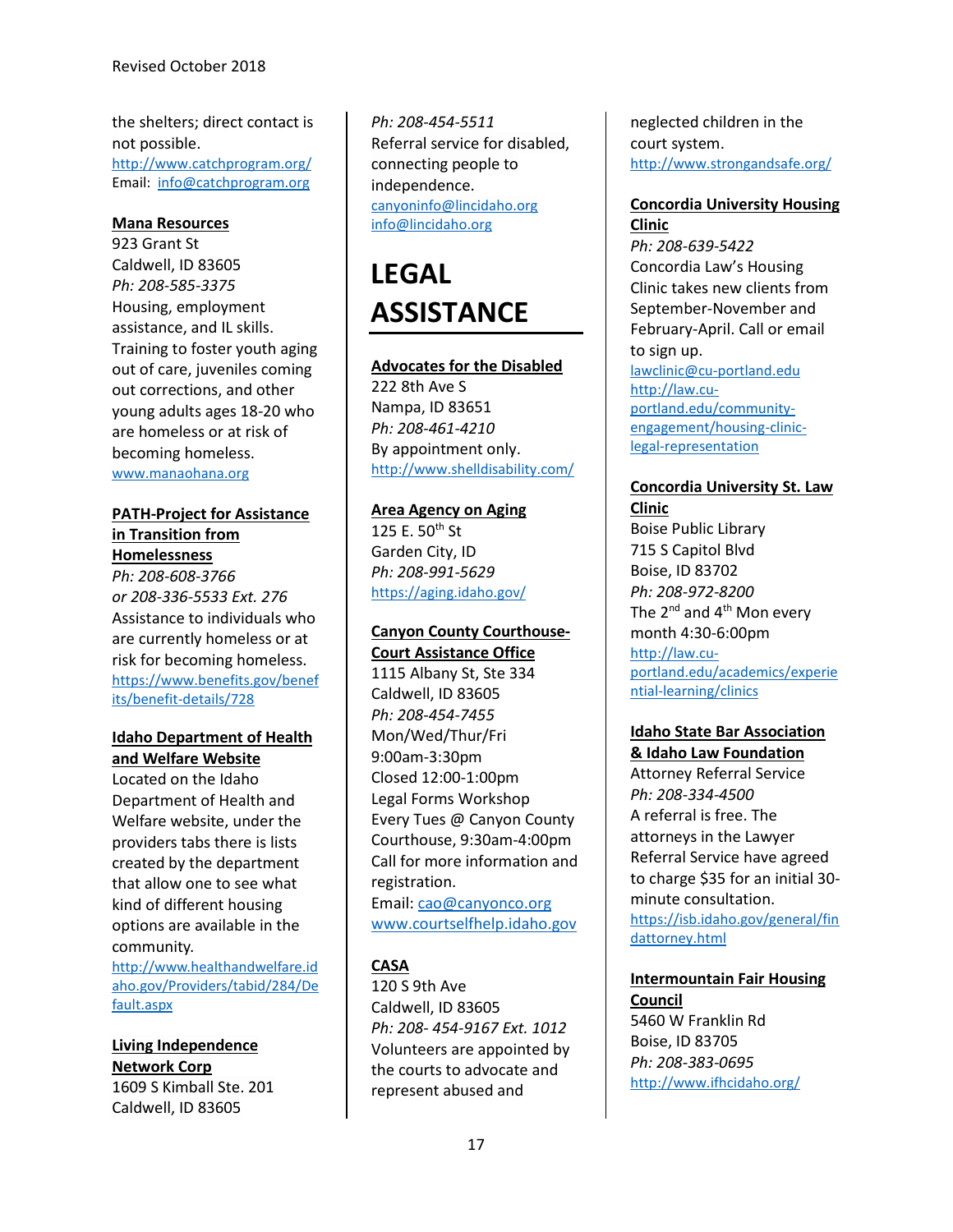#### **Nampa Family Justice Center- victims of abuse**

1305 3rd St Nampa, ID 83651 *Ph: 208-475-5702* [http://www.nampafamilyjustice](http://www.nampafamilyjusticecenter.org/190/Family-Justice-Center) [center.org/190/Family-Justice-](http://www.nampafamilyjusticecenter.org/190/Family-Justice-Center)**[Center](http://www.nampafamilyjusticecenter.org/190/Family-Justice-Center)** 

# **Legal Aid**

1104 Blaine Caldwell, ID 83606 *Ph: 877-500-2980 or 208-454-2591* [www.idaholegalaid.org](http://www.idaholegalaid.org/)

#### **Port of Hope**

508 E Florida Ave Nampa, ID 83686 *Ph: 208-463-0118* [http://www.courtselfhelp.idaho.](http://www.courtselfhelp.idaho.gov/) [gov/](http://www.courtselfhelp.idaho.gov/)

**State Attorney General Criminal Victim Witness Coordinator** *Ph: 208-334-4547 or 888-334–4547* [victimcoordinator@ag.idaho.gov](mailto:victimcoordinator@ag.idaho.gov) [http://www.ag.idaho.gov/victim](http://www.ag.idaho.gov/victimAssistance/victimAssistance_index.html) [Assistance/victimAssistance\\_ind](http://www.ag.idaho.gov/victimAssistance/victimAssistance_index.html) [ex.html](http://www.ag.idaho.gov/victimAssistance/victimAssistance_index.html)

#### **University of Idaho Tax Clinic**

*Ph: 208-364-4074* If you would like more information about the Tax Clinic, or if you would like the Tax Clinic to consider representing you in a controversy with the IRS, please contact Barbara Lock in Boise. [block@uidaho.edu](mailto:block@uidaho.edu) [https://www.uidaho.edu/law/ac](https://www.uidaho.edu/law/academics/practical-skills/clinics/low-income-tax) [ademics/practical](https://www.uidaho.edu/law/academics/practical-skills/clinics/low-income-tax)[skills/clinics/low-income-tax](https://www.uidaho.edu/law/academics/practical-skills/clinics/low-income-tax)

# **MEDICAL ASSISTANCE**

# **Canyon County Community Clinic**

524 Cleveland Blvd, Ste 110 Caldwell, ID 83605 *Ph: 208-455-1143* Clinic offered to those on a non-emergency basis with current medical conditions. Clients that are eligible for service have no insurance, meet income guidelines, and must be a Canyon County resident.

<http://www.canyon-clinic.org/>

#### **Canyon County Indigent Fund**

Canyon County Courthouse 1115 Albany St Caldwell, ID 83605 *Ph: 208-454-7419*

#### **Family Medicine Health Center**

215 E Hawaii Ave Nampa, ID 83686 Ph: 208-514-2529 Medicaid, Medicare, sliding fee, private ins. Beginning of life through end of life care. Women's health, chronic disease mgmt., Hep C, HIV, mental health and more. Community health workers and certified enrollment counselors.

[www.fmridaho.org/patients/s](http://www.fmridaho.org/patients/services/) [ervices/](http://www.fmridaho.org/patients/services/)

# **Genesis Community Health**

215 W 35th St Garden City, ID 83714 *Ph: 208-384-5200*

[Idaho Crime Victims](http://crimevictimcomp.idaho.gov/)  [Compensation Program](http://crimevictimcomp.idaho.gov/) *208-334–6080* or toll–free statewide *at 800-950-2110*. Provides financial assistance to crime victims who are injured as the result of criminally injurious conduct. Boise and surrounding area. [http://genesiscommunityhealth.](http://genesiscommunityhealth.com/) [com/](http://genesiscommunityhealth.com/)

# **Nampa Family Justice Center-Elder Abuse**

Address: 1305 3rd St So Nampa, ID 83651 *Ph: 208-475-5702* Must be 50 years of age or older; have experienced abuse, neglect or exploitation at the hands of an intimate partner, spouse, family member, caregiver or trusted other. Emergency funding for prescription medication assistance, eye glass assistance, transportation assistance, referrals for counseling, support groups and possible legal aid to support establishing safety. [http://www.nampafamilyjustice](http://www.nampafamilyjusticecenter.org/899/Elder-Abuse-What-is-it-How-Can-I-Help) [center.org/899/Elder-Abuse-](http://www.nampafamilyjusticecenter.org/899/Elder-Abuse-What-is-it-How-Can-I-Help)[What-is-it-How-Can-I-Help](http://www.nampafamilyjusticecenter.org/899/Elder-Abuse-What-is-it-How-Can-I-Help)

# **Nampa School District 131**

MV Office 446 Lake Lowell *Ph: 208-468-4601 Ext. 1161* Contact Person: Steffanie Altenbern [saltenbern@nsd131.org](mailto:saltenbern@nsd131.org) or Mirella Garcia. Provide resources and support for homeless students. <http://www.nsd131.org/>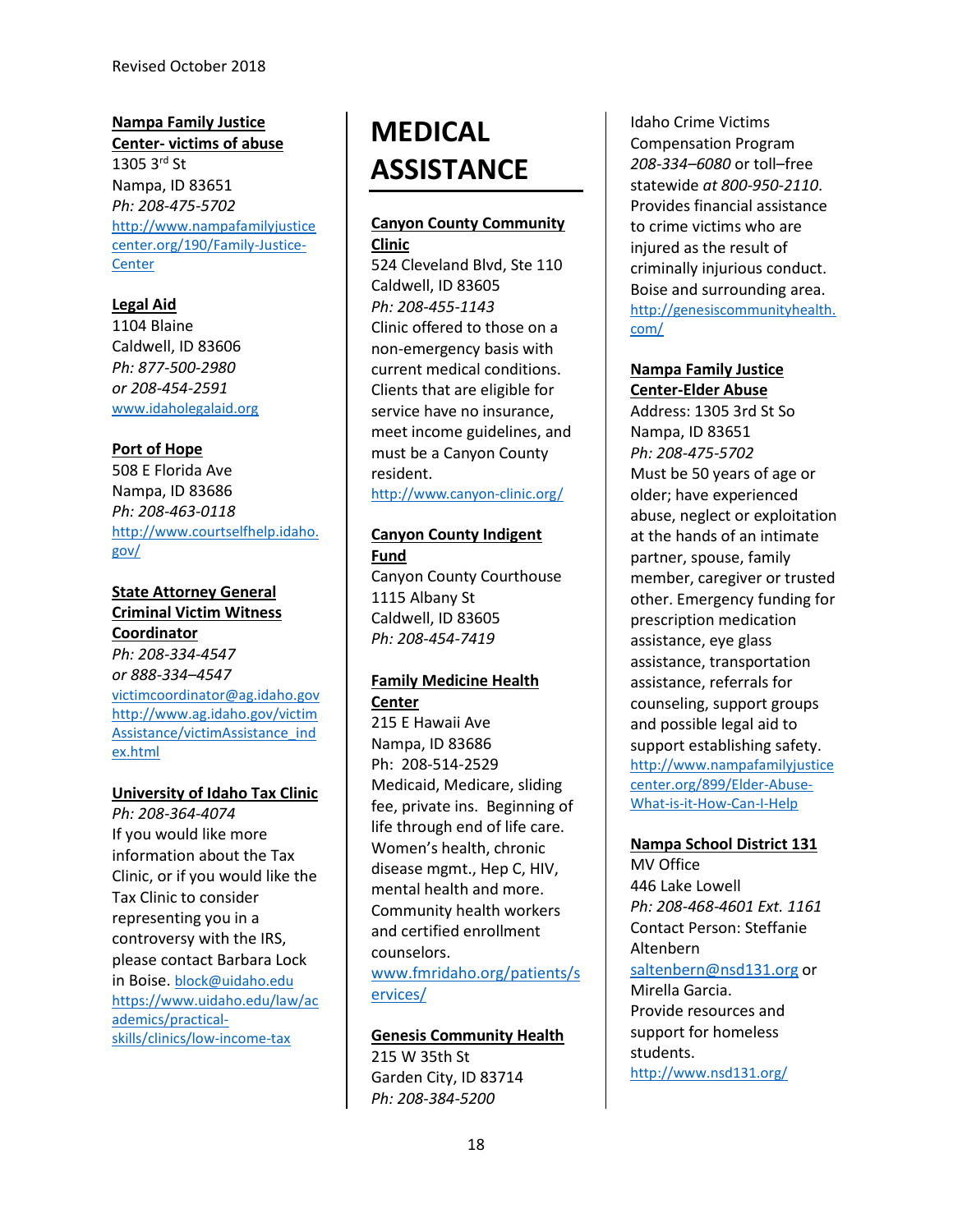# **Our Lady of the Valley Outreach**

3719 E Cleveland Blvd Caldwell, ID 83605 *Ph: 208-454-2132* Located inside St. Vincent DePaul. Maximum of \$50 to be used towards prescriptions paid directly to the pharmacy. Wed 2:00pm-4:00pm Must go in person; no assistance over the phone.

#### **Southwest District Health-Communicable Disease Prevention**

13307 Miami Ln Caldwell, ID 83605 *Ph: 208-455-5362* Surveillance, investigation, and counseling to control the spread of disease. Provides reporting according to Idaho code. <http://www.swdh.org/>

#### **Southwest District Health-HIV/AIDS-Sexually Transmitted Disease Services**

13307 Miami Ln Caldwell, ID 83605 *Ph: 208-455-5345* Testing, counseling, and education to prevent the spread of disease. STD/HIV/AIDS Prevention. [http://www.swdh.org/clinical](http://www.swdh.org/clinical-services.asp)[services.asp](http://www.swdh.org/clinical-services.asp)

#### **Terry Reilly Nampa 1st Clinic**

207 1<sup>st</sup> Street S Nampa ID 83651 Ph: 208-466-7869 Services: Urgent Care (Nampa  $1<sup>st</sup>$  Only), child & adolescent health, adult & senior health, women's health, prenatal & OB care, immunizations, chronic & disease management, pharmacy, laboratory, x-ray.

# **Terry Reilly Nampa 16th Clinic**

 $223$  16<sup>th</sup> Avenue N Nampa, ID 83687 Ph: 208-318-2100

**Terry Reilly Arlington Clinic**  2005 Arlington Ave Caldwell ID 83605 Ph: 208-459-1025

# **Terry Reilly Middleton Clinic**

201 S Paradise Ave Middleton ID 83644 Ph: 208-585-0048

**Terry Reilly Melba Clinic**  $150$   $2<sup>nd</sup>$  St Melba ID 83641 Ph: 208-495-1011

# **PREGNANCY, PARENTING, & FAMILY**

#### **Baby Haven - Salvation Army Caldwell**

1015 E Chicago Caldwell, ID 83605 *Ph: 208-459-2011* Income based program for families who are either expecting a child or have. a child under 24 months old. Resources for infants including formula, diapers, clothing, etc. after achieving certain goals. Educational opportunities for various topics, including nutrition and budgeting. English/Spanish.

[http://caldwell.salvationarmy.or](http://caldwell.salvationarmy.org/caldwell/baby-haven/) [g/caldwell/baby-haven/](http://caldwell.salvationarmy.org/caldwell/baby-haven/)

[https://www.stlukesonline.org/c](https://www.stlukesonline.org/communities-and-locations/find-classes-and-events) [ommunities-and-locations/find](https://www.stlukesonline.org/communities-and-locations/find-classes-and-events)[classes-and-events](https://www.stlukesonline.org/communities-and-locations/find-classes-and-events)

#### **Boise Parks and Recreation**

150 N Capitol Blvd Boise, ID 83702 *Ph: 208-384-4422* Boise Parks and Recreation provides activities and classes for youth and adults in a variety of topics. Price varies but scholarships are available for those who qualify. <http://parks.cityofboise.org/>

## **Casey Family Program**

6441 Emerald St Boise, ID 83704 *Ph: 208-377-1771 Toll free: 888-581-3275* Services and Support to Kinship Families-Relatives other than the parents Who Are Caring for Children under Age 18. Services available in Nampa, Caldwell, Greenleaf, Wilder, Homedale and Marsing. Assistance with Legal, Financial, Mental Health, and Educational Needs for the child/children being cared for. Information, education, and resources available for Kinship Family members. English/Spanish. <https://www.casey.org/idaho/>

#### **CASI Foundation for Children**

2308 N Cole Rd Boise, ID 83704 *Ph: 208-376-0558* Free unplanned pregnancy services, pregnancy testing, confidential one-on-one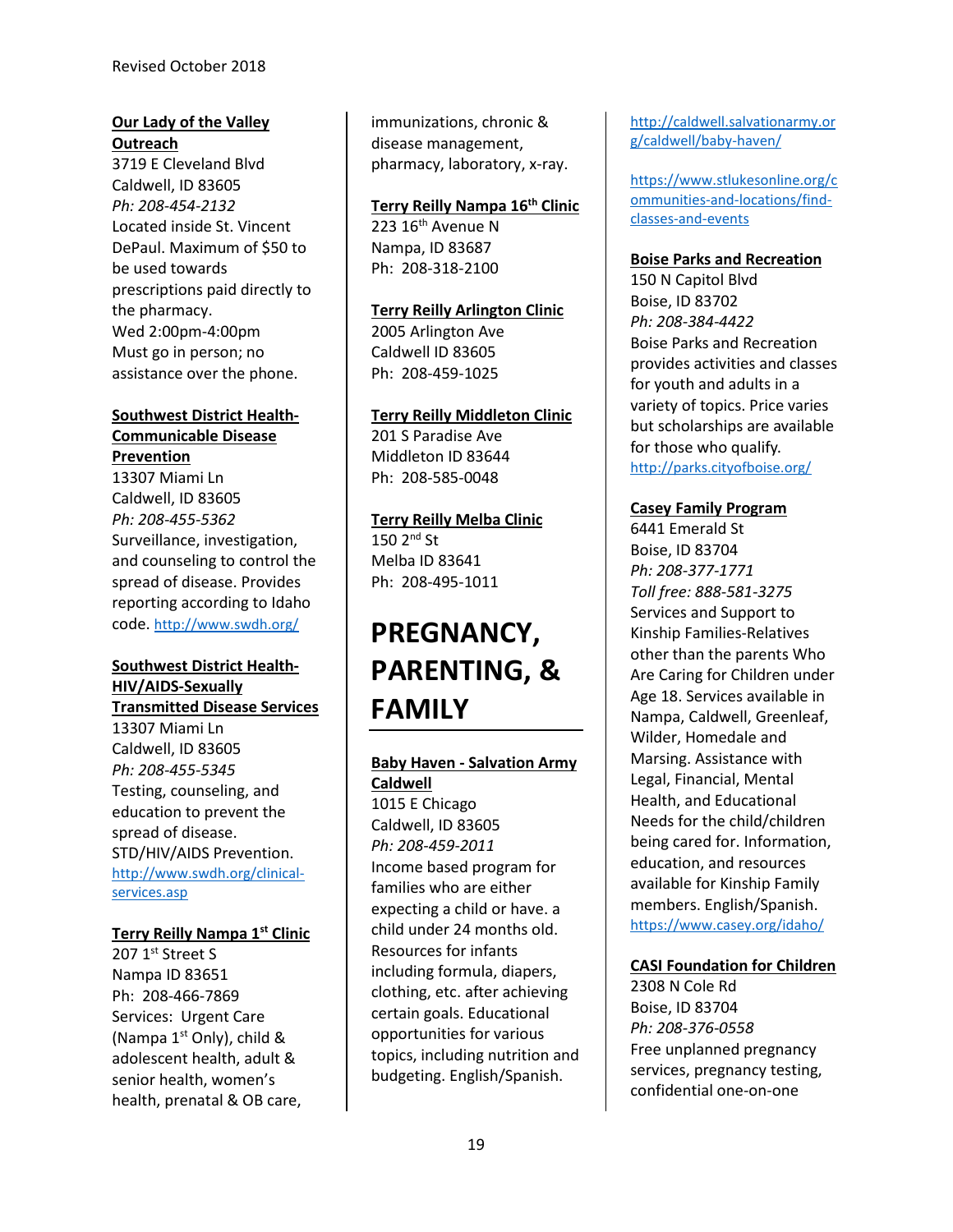support, medical expense and appointment scheduling assistance, and open and closed adoption plans. Both international and domestic adoption programs also available.

<http://www.adoptcasi.org/>

#### **Catholic Charities of Idaho**

847 Park Center Way, Ste 7 Nampa, ID 83651 *Ph: 208-466-4442* Counseling, mental health, crisis, pregnancy and/or single parent support, parenting education, youth and school retention programs, immigration legal assistance, Hispanic outreach services, and domestic violence immigration program. Also a domestic violence immigration program. English/Spanish. <http://ccidaho.org/what-we-do/>

#### **Emmett Family Services**

2031 E Quail Run Emmett ID 83617 Ph: 208-365-2525

#### **Hopes Door Shelter**

Caldwell, ID 83605 *Ph: 208-459-6279* Services vary based upon needs but services are offered to women and children who are battered and/or sexually abused. Education, basic necessities, vouchers, and referrals to other resources are provided by a service specialist. Services are free. <https://aafvhope.org/>

**Idaho Parents Unlimited** 4619 Emerald St

Boise, ID 83706 *Ph: 208-342- 5884* Service provided to parents and children with disabilities through education, therapy, counseling, job development, and rehabilitation services. [www.ipulidaho.org](http://www.ipulidaho.org/)

#### **La Leche League**

*Ph: 1-877-452-532* Services provided from mothers and for mothers with support, encouragement and information for breast feeding. [www.lllusa.org](http://www.lllusa.org/)

### **Lifeline Pregnancy Care Center**

1323 12th Ave So Nampa, ID 83651 *Ph: 208-466-4000* Free pregnancy testing and counseling. Baby and maternity clothes, other baby items. Referrals For adoption, medical care, and social services if needed. Abortion recovery assistance and abstinence programs. Emotional support and friendship in time of need. All services are free and confidential. 24 Hour Careline. *TEXT-208-615-1053* [www.lifelinepcc.org](http://www.lifelinepcc.org/)

#### **Mana Resources**

923 Grant St Caldwell, ID 83605 *Ph: 208-585-3375* Counseling services to children, youth, adults, couples, and families. Independent living program with employment assistance, skills training to foster youth aging out of care, juveniles

coming out corrections, and other young adults ages 18- 20 who are homeless or at risk of becoming homeless. [www.manaohana.org](http://www.manaohana.org/)

### **Payette Family Services**

501 N 16<sup>th</sup> St, Ste 108 Payette ID 83661 Ph: 208-642-6160

#### **PATHS Program**

9167 W State St Garden City, ID *Ph: 208-473- 2191* Services provided for higher needs foster children. Create and prepare foster families for children that will be placed in the home. Services provided are behavioral health, adoption, and family based services. Services are provided on a referrals basis from Department of Health and Welfare, Department of Juvenile Corrections, and Casey Family, as well as private pay. [www.pathinc.org](http://www.pathinc.org/)

## **St. Luke's Children's Programs**

Ph: 208-381-1719 Car seat, pack n' play, and bike helmet assistance to families in need. We ask for a small money donation for car seats if able and no donation is needed for Pack N' Plays or helmets.

Email: [bryanj@slhs.org](mailto:bryanj@slhs.org)

#### **St. Luke's-Birth, Parenting, and Community Education**

*Ph: 208-381-1510* Classes offered for many different areas of life from birthing, parenting,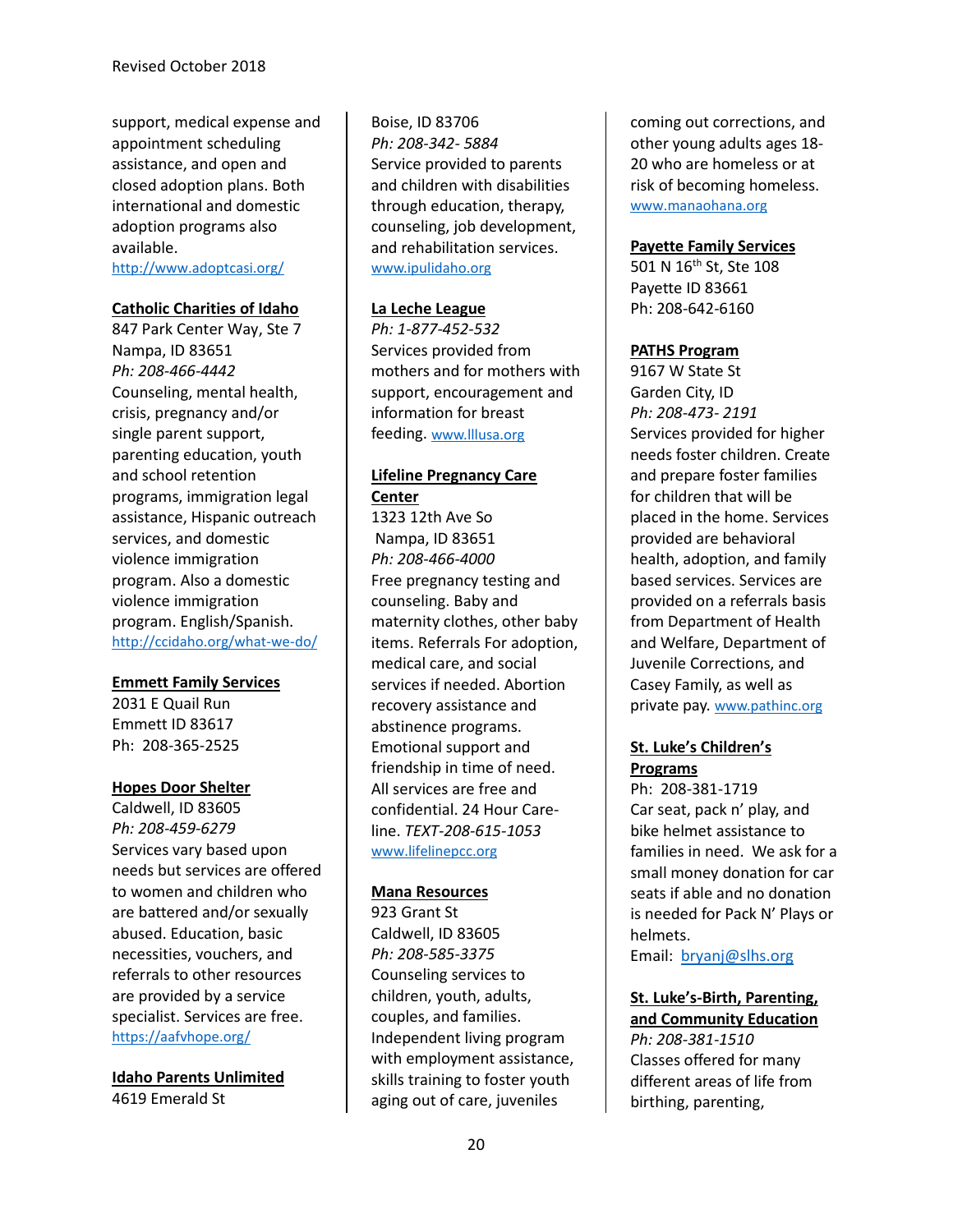adolescent, babysitting, dating, puberty, and other classes offered to those in the community. Classes do vary on fees but there is a scholarship available for all classes. Different classes are available at different times. A list of classes being offered and fees can be found on the website.

**Terry Reilly Nampa 1st Clinic – Medical, Dental, Behavioral Health and Urgent Care** 207 1st St So

Nampa ID 83651 Ph: 208-466-7869

**Terry Reilly Nampa 16th Clinic** 223 16<sup>th</sup> Ave N Nampa ID 83867 Ph: 208-467-7654

**Terry Reilly Arlington Clinic** 2005 Arlington Ave Caldwell ID 83605 Ph: 208-459-1025

**Terry Reilly Middleton Clinic** 201 S Paradise Ave

Middleton, ID 83644 Ph: 208-585-0048

**Terry Reilly Melba Clinic**  $150$   $2<sup>nd</sup>$  St Melba ID 83641 Ph: 208-495-1011

# **YMCA**

1050 W State St Boise, ID 83702 *Ph: 208-344-5501* The YMCA is an organization created to help youth, individuals, and families with development, healthy living, and social responsibility.

Services are provided through membership. Financial aid is available. Locations include Boise, Meridian and Caldwell. <http://www.ymcatvidaho.org/>

# **YOUTH SERVICES**

# **Big Brothers/Big Sisters**

110 N 27<sup>th</sup> St Boise, ID 83702 *Ph: 208-337-2552* Free services provided to youth. The youth are mentored to help influence healthy lives. <http://www.bbbsidaho.org/>

## **Boys and Girls Club**

316 Stampede Dr Nampa, ID 83687 Ph: 208-461-7203 Boys and Girls club provides support and services to the youth to help them reach their full potential as a productive, caring and responsible citizens. <http://bgcnampa.org/>

## **Parenting with Love and Limits**

450 W State St Caldwell, ID 83605 *Ph: 208-455-7016* Program through the Idaho Department of Health and Welfare that helps children from 10-17 years of age and their parent learn how to maintain a healthy relationship. [https://www.gopll.com](https://www.gopll.com/)

# **YMCA-Treasure Valley**

3720 S Indiana Ave. Caldwell, ID 83605 *Ph: 208-454-9622* Services that develop youth, promote healthy living, and inspire social responsibility. Youth activities are for kids ages 6- 15. <http://www.ymcatvidaho.org/>

# **SHELTERS & SHOWERS**

# **Men Only**

**Lighthouse Shelter** 304 16<sup>th</sup> Ave N Nampa, ID 83687 *Ph: 208-461-5030* No reservations[.](https://boiserm.org/facilities/lighthouse/) [www,boiserm.org/facilities/light](https://boiserm.org/facilities/lighthouse/) [house/](https://boiserm.org/facilities/lighthouse/)

# **River of Life Shelter**

575 S 13th St Boise, ID 83701 *Ph: 208-389-9840* No reservations. [https://boiserm.org/facilities/riv](https://boiserm.org/facilities/river-of-life/) [er-of-life/](https://boiserm.org/facilities/river-of-life/)

# **Hopes Door**

Caldwell, ID 83605 *Ph: 208-459-6330* For women and children victims of domestic violence. 24-hour crisis line available: *208-459-4779* [https://aafvhope.org/resources/](https://aafvhope.org/resources/hopes-door-shelter/) [hopes-door-shelter/](https://aafvhope.org/resources/hopes-door-shelter/)

# **Valley Shelter**

869 W Corporate Ln Nampa, ID 83651 *Ph: 208-475-0725* [https://boiserm.org/facilities/val](https://boiserm.org/facilities/valley/) [ley/](https://boiserm.org/facilities/valley/)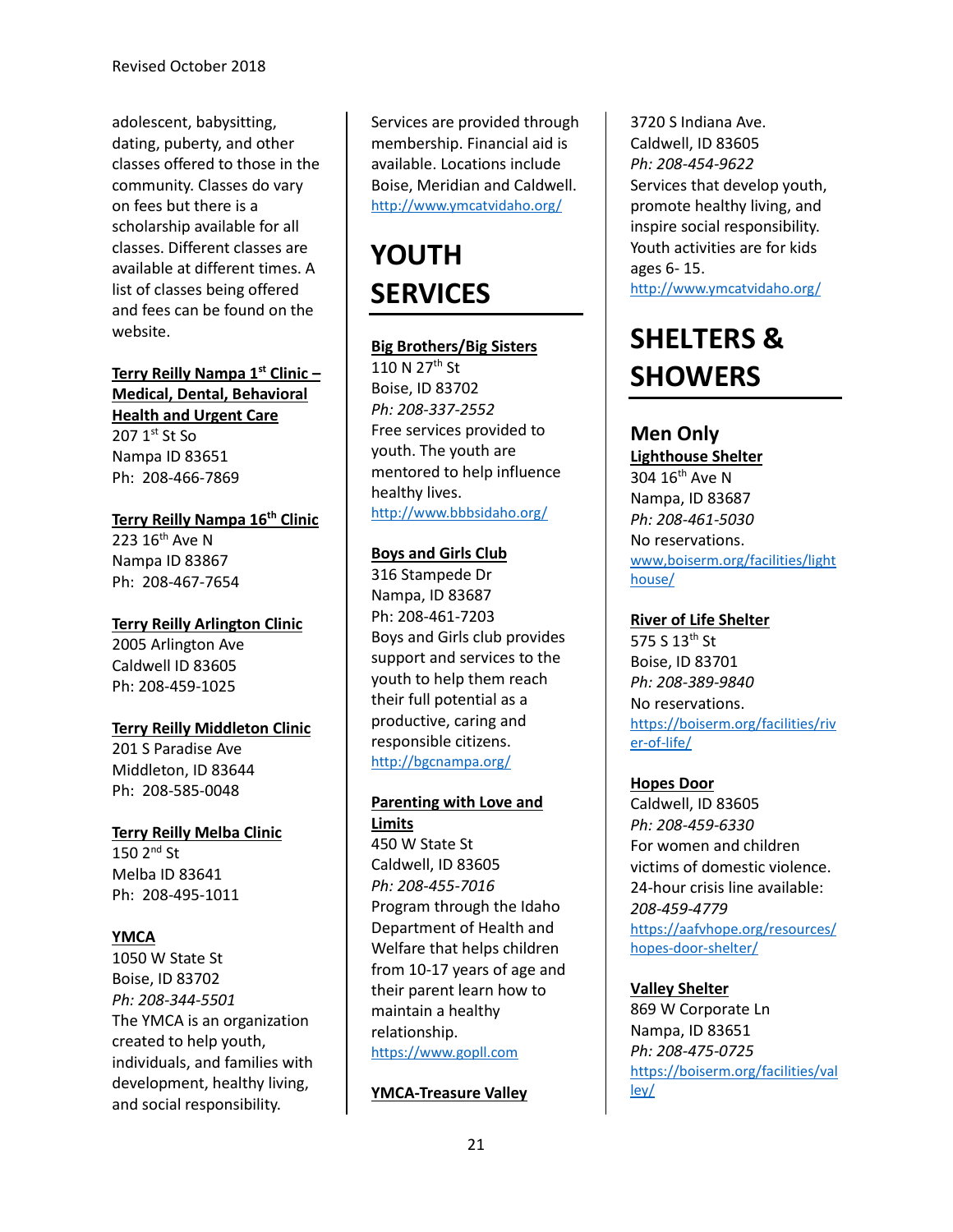# **Family**

**Hay's House-out of control children** 7221 Poplar St Boise, ID 83704

*Ph: 208-322-6687*

#### **Emergency Advocates Against Family**

**Violence-Hope's Door**

Caldwell, ID *Ph: 208-459-4779* 24/7 crisis hotline, domestic violence and sexual assault shelter, safe and sober housing, childcare center, teen outreach program, and rural outreach program. [www.aafvhope.org](http://www.aafvhope.org/)

# **Nampa Family Justice Center-Elder Abuse**

1305 3rd St So Nampa, ID 83651 *Ph: 208-475-5702* For victims 50 years and older who have experienced abuse, neglect, or exploitation at the hands of an intimate partner, spouse, family member, caregiver, or trusted other. [http://www.nampafamilyjustice](http://www.nampafamilyjusticecenter.org/899/Elder-Abuse-What-is-it-How-Can-I-Help) [center.org/899/Elder-Abuse-](http://www.nampafamilyjusticecenter.org/899/Elder-Abuse-What-is-it-How-Can-I-Help)[What-is-it-How-Can-I-Help](http://www.nampafamilyjusticecenter.org/899/Elder-Abuse-What-is-it-How-Can-I-Help)

# **Navigators-with children**

823 Park Centre Way Nampa, ID 83651 *Ph: 1-800-926-2588* Must contact through 211 by requesting a call back from the navigators

# **SUBSTANCE ABUSE**

# **DISORDER TREATMENT**

# **2nd Chances**

1214 Logan Caldwell, ID 83605 *Ph: 208-455-8399* Offers adult male safe and sober housing. Accepts selfpay and insurance.

# **Acacia Wellness Center**

217 W Georgia Ave Nampa, ID 83686 *Ph: 208-498-1760* Crisis: 208-914-3053 Mon 9:00am-8:00pm (6-8pm for walk-ins) Tue 9:00am-6:00pm Closed Tues/Thur from 11:00am-1:00pm Wed 9:00am-7:00pm Thurs 9:00am-6:00pm Friday 9:00am-5pm Private pay/ Medicaid/private insurance/sliding scale. Mental health, CBRS, case management, med management, peer support, substance abuse groups, and individual therapy. [www.acaciawellness.org](http://www.acaciawellness.org/)

# **Access Behavioral Health**

3307 Caldwell Blvd Nampa, ID 83651 *Ph: 208-466-4637* Offers outpatient substance abuse treatment, case management, life skills, and alcohol/drug testing. Accepts state funding; Medicaid, Medicare, insurance and voc rehab Adults and adolescents. <http://accessbhs.com/>

# **All Seasons Mental Health**

1007 W Orchard Rd Nampa, ID *Ph: 208-461-2838* Offers outpatient substance abuse treatment, case management, and alcohol/drug testing. Accepts state funding and Medicaid. Adults. [asmh.org/](http://asmh.org/)

# **Ambitions of Idaho**

1031 W Sanetta St Nampa, ID 83651 Ph: 208-466-7443 524 Cleveland Blvd Caldwell ID 83605 Ph: 208-454-2996 Offers outpatient substance abuse treatment, case management, and life skills. Accepts state funding, Medicaid, private pay, Medicare, and other insurance. Adults and adolescents.

# **Ascent Behavioral Health**

366 SW 5th Ave, Ste 100 Meridian, ID 83642 *Ph: 208-898-9755 Text: 208-352-6563* Hours: Mon-Fri 9:00am-6:00pm [http://www.ascentbhs.org](http://www.ascentbhs.org/)

#### **A Fresh Start Recovery Services**

1123 Blaine St Caldwell, ID 83605 *Ph: 208-459-9222* Offers outpatient substance abuse treatment, case management, life skills, alcohol/drug testing, and transportation. Accepts state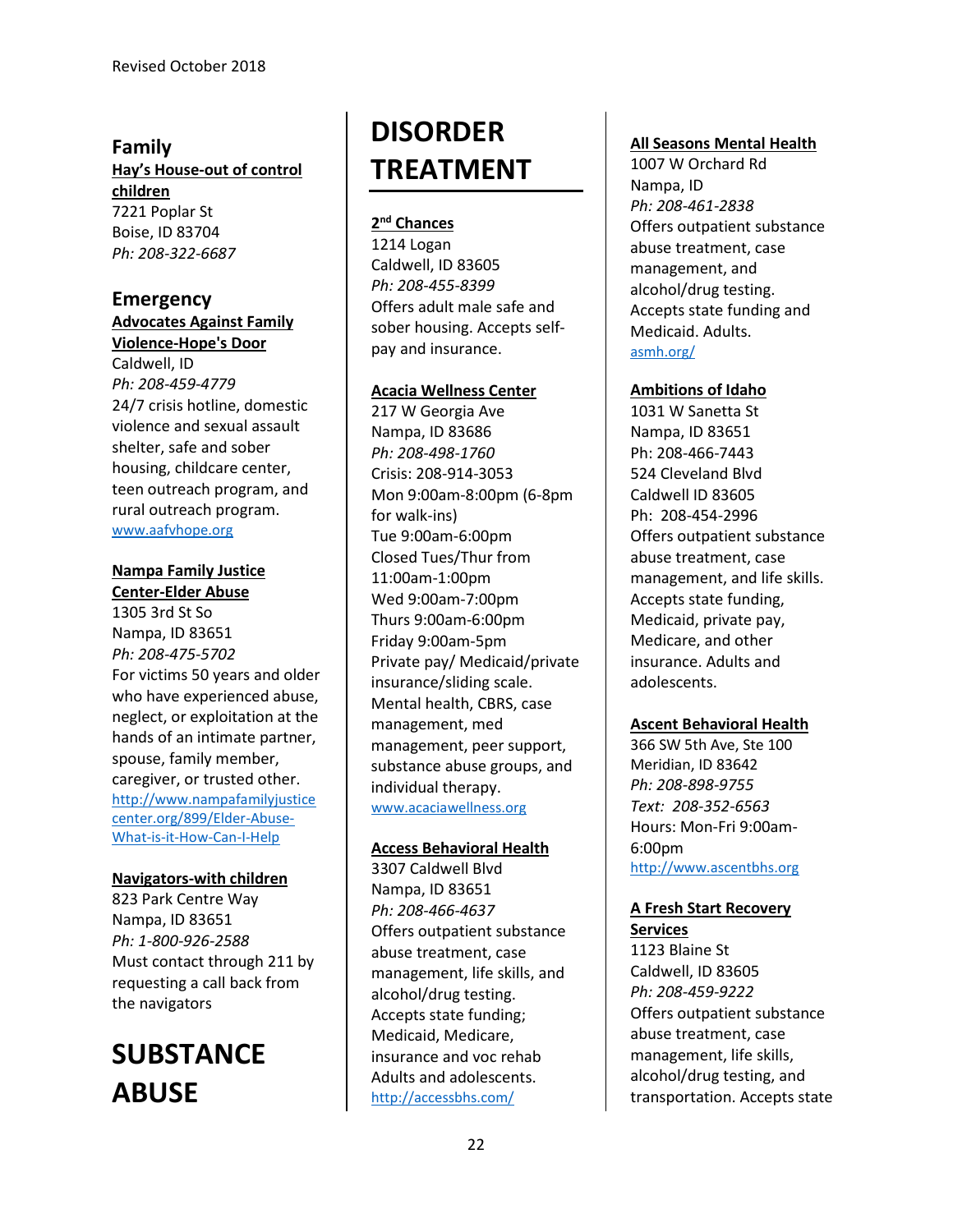funding, Medicaid, private insurance and self-pay. Adults. [http://www.freshstartrecoverys](http://www.freshstartrecoveryservices.com/) [ervices.com/](http://www.freshstartrecoveryservices.com/)

#### **Bell Counseling-Caldwell**

2719 S Kimball Ave Caldwell, ID 83605 *Ph: 208-459-6557* Offers outpatient substance abuse treatment, case management, life skills, alcohol/drug testing, transportation, and child care. Accepts state funding, Medicaid, and private pay. Adults and adolescents.

## **Bell Counseling-White Sage**

1208 E Linden Caldwell, ID 83605 *Ph: 208-454-1744* Offers adolescent residential treatment. Accepts state funding and private pay. Adolescent males only.

#### **Bell Counseling-Payette**

235 S Main St Payette, ID 83661 *Ph: 208-642-7364* Offers outpatient substance abuse treatment, case management, life skills, alcohol/drug testing, transportation, and child care. Accepts state funding, Medicaid, and private pay. Adults and adolescents.

#### **Center for Behavioral Health**

92 S Cole Boise, ID Ph: 208-376-5021 2275 S Eagle #190 Meridian ID Ph: 208-288-0649

Mon-Fri 5:00am- 12:30pm Sat 6am – 8am Private Pay Methadone & Suboxone clinic for opiate use disorder, outpatient treatment for other addictions, domestic violence offender intervention program, anger management, anti-theft [www.centerforbehaviorhealt](http://www.centerforbehaviorhealth.com/) [h.com](http://www.centerforbehaviorhealth.com/)

# **Community Services Counseling**

974 Corporate Ln, Ste 102 Nampa, ID 83651 *Ph: 208-442-0024* Offers outpatient substance abuse treatment and case management. Accepts state funding. Adults. <http://www.cscid.org/>

#### **Cook & Tafoya Fisher Behavioral Health**

16 12th St So, Ste 103 Nampa, ID 83651 *Ph: 208-461-3720* Offers outpatient substance abuse treatment and life skills. Accepts state funding. Adults and adolescents.

#### **Easter Seals-Goodwill Behavioral Health**

510 Arthur St Caldwell, ID 83605 *Ph: 208-454-8555* Offers outpatient substance abuse treatment, case management, and life skills. Accepts state funding, Medicaid, and self-pay. Adults and adolescents. [http://www.easterseals.com/esg](http://www.easterseals.com/esgw/our-programs/medical-rehabilitation/adult-behavioral-health.html?referrer=https://www.google.com/) [w/our-programs/medical](http://www.easterseals.com/esgw/our-programs/medical-rehabilitation/adult-behavioral-health.html?referrer=https://www.google.com/)[rehabilitation/adult-behavioral-](http://www.easterseals.com/esgw/our-programs/medical-rehabilitation/adult-behavioral-health.html?referrer=https://www.google.com/)

## [health.html?referrer=https://ww](http://www.easterseals.com/esgw/our-programs/medical-rehabilitation/adult-behavioral-health.html?referrer=https://www.google.com/) [w.google.com/](http://www.easterseals.com/esgw/our-programs/medical-rehabilitation/adult-behavioral-health.html?referrer=https://www.google.com/)

#### **Family Services Counseling Center**

704 Albany St Caldwell, ID 83605 *Ph: 208-454-5133* Offers outpatient substance abuse treatment, case management, alcohol/drug testing, transportation, and child care (with parent on site). Accepts state funding, Medicaid, and self-pay. Adults and adolescents.

## **AAFV Hopes Door**

720 N 16<sup>th</sup> Ave Caldwell, ID 83605 *Ph: 208-459-6279* Offers safe and sober housing. Accepts self-pay and state funding. Adult females and adolescents. [https://aafvhope.org/resources/](https://aafvhope.org/resources/counseling/) [counseling/](https://aafvhope.org/resources/counseling/)

# **Human Supports of Idaho,**

**Inc.** 314 Badiola St Caldwell ID 83605 Ph: 208-454-8389 4477 W Emerald Suite C100 Boise ID 83706 Ph: 208-321-0160 CBRS, case management, individual counseling, family and child counseling, group therapy, peer support, med mgmt., SUD services (outpatient and intensive outpatient) and payee service. Most insurances accepted including Medicaid and Medicare; some sliding fee and probono services available.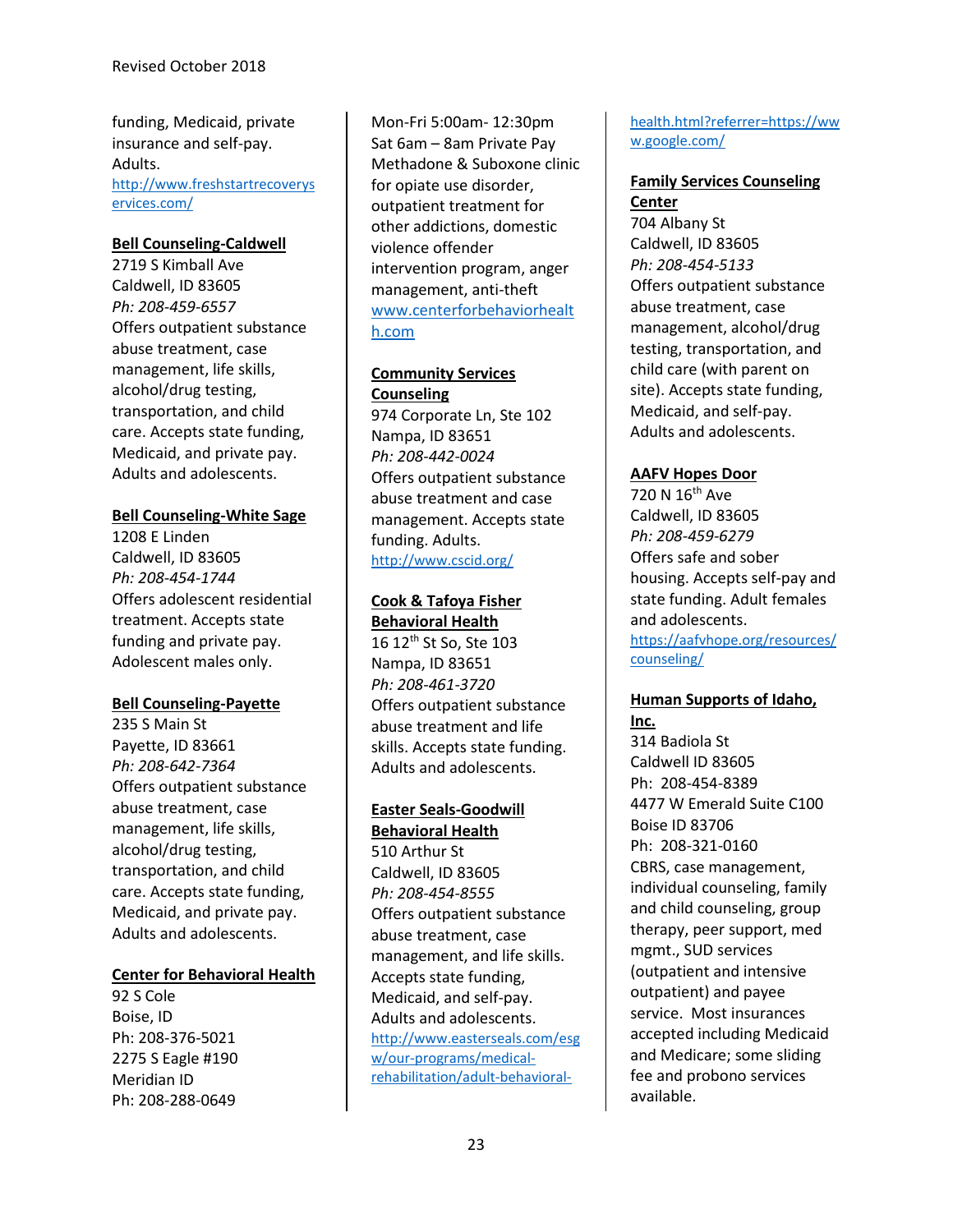#### [www.humansupports.com](http://www.humansupports.com/)

#### **Life Counseling**

112 12th Ave Nampa, ID 83686 *Ph: 208-465-5433* Offers outpatient substance abuse treatment, case management, and life skills. Accepts state funding, private insurance, self-pay, Medicaid, and Medicare. Adults and adolescents. <http://www.lccidaho.com/>

#### **Lifeways Recovery Center**

702 Sunset Dr Ontario, OR 97914 *Ph: 541-889-2490* Offers adult residential substance abuse treatment Accepts state funding, Oregon health plan (OHP), Medicaid, Medicare, self-pay, and insurance. Adults. [http://www.lifeways.org/locatio](http://www.lifeways.org/locations/lifeways-recovery-center/) [ns/lifeways-recovery-center/](http://www.lifeways.org/locations/lifeways-recovery-center/)

# **Lighthouse Rescue Mission-**

**The New Life Program** 304 16<sup>th</sup> Ave N Nampa, ID 83687 *Ph: 208-461-5030* Offers faith based drug and alcohol discipleship recovery program for one to two years. Free to participate. [https://boiserm.org/services/ad](https://boiserm.org/services/addiction-recovery/) [diction-recovery/](https://boiserm.org/services/addiction-recovery/)

#### **Montgomery Counseling**

323 12th Ave Nampa, ID 83686 *Ph: 208-463-0212* Offers outpatient substance abuse treatment

Accepts state funding, EAP, insurance, Medicaid, and selfpay. Adults and adolescents. [http://www.montgomerycounse](http://www.montgomerycounselingcenter.com/) [lingcenter.com/](http://www.montgomerycounselingcenter.com/)

# **Mountain States Chemical Dependency and Counseling Services, Inc.**

1305 2nd St S, Ste 201 Nampa, ID 83686 *Ph: 208-463-0202* Offers outpatient substance abuse treatment, case management, alcohol/drug testing, and life skills. Accepts state funding, Medicaid, and self-pay. Adults.

#### **Peak Recovery**

2423 S Georgia Ave Caldwell, ID 83605 *Ph: 208-455-1788* Offers outpatient substance abuse treatment, case management, and alcohol/drug testing. Accepts state funding, Medicaid, private insurance, and self-pay. Adults and adolescents. [http://www.peakrecoveryllc.co](http://www.peakrecoveryllc.com/) [m/](http://www.peakrecoveryllc.com/)

#### **Professional Counseling and Recovery Support**

2 N Main St Payette, ID 83661 *Ph: 208-230-2989* Offers outpatient early intervention. Accepts selfpay. Adults.

#### **Port of Hope Center**

508 E Florida Nampa, ID 83686 *Ph: 208-463-0118*

Offers detox and residential and outpatient substance abuse treatment. Case management, life skills, and alcohol/drug testing. Accepts state funding, selfpay, and Medicaid. Adults. [www.portofhopecenters.org](http://www.portofhopecenters.org/)

## **Recovery 4 Life**

709 Dearborn St Caldwell, ID 83605 *Ph: 208-376-7083* Offers outpatient substance abuse treatment, case management, life skills, and alcohol/drug testing. Accepts state funding, Medicaid, insurance, EAP programs, credit cards, and self-pay on sliding scale. Adults and adolescents. http://www.recovery4lifeidah o.com

#### **Rising Sun Sober Living**

516 S 6<sup>th</sup> Ave Caldwell, ID 83605 *Ph: 208-898-4668* Offers adult safe and sober housing. Accepts state funding, self-pay, and transitional funding. Adult males. [info@risingsunsoberliving.co](mailto:info@risingsunsoberliving.com) [m](mailto:info@risingsunsoberliving.com) [www.risingsunsoberliving.com](http://www.risingsunsoberliving.com/)

#### **Rising Sun Sober Living**

704 Belmont Ave Caldwell, ID 83605 Ph: 208-898-4668

#### **Rising Sun Sober Living**

1704 Dearborn St Caldwell, ID 83605 Ph: 208-898-4668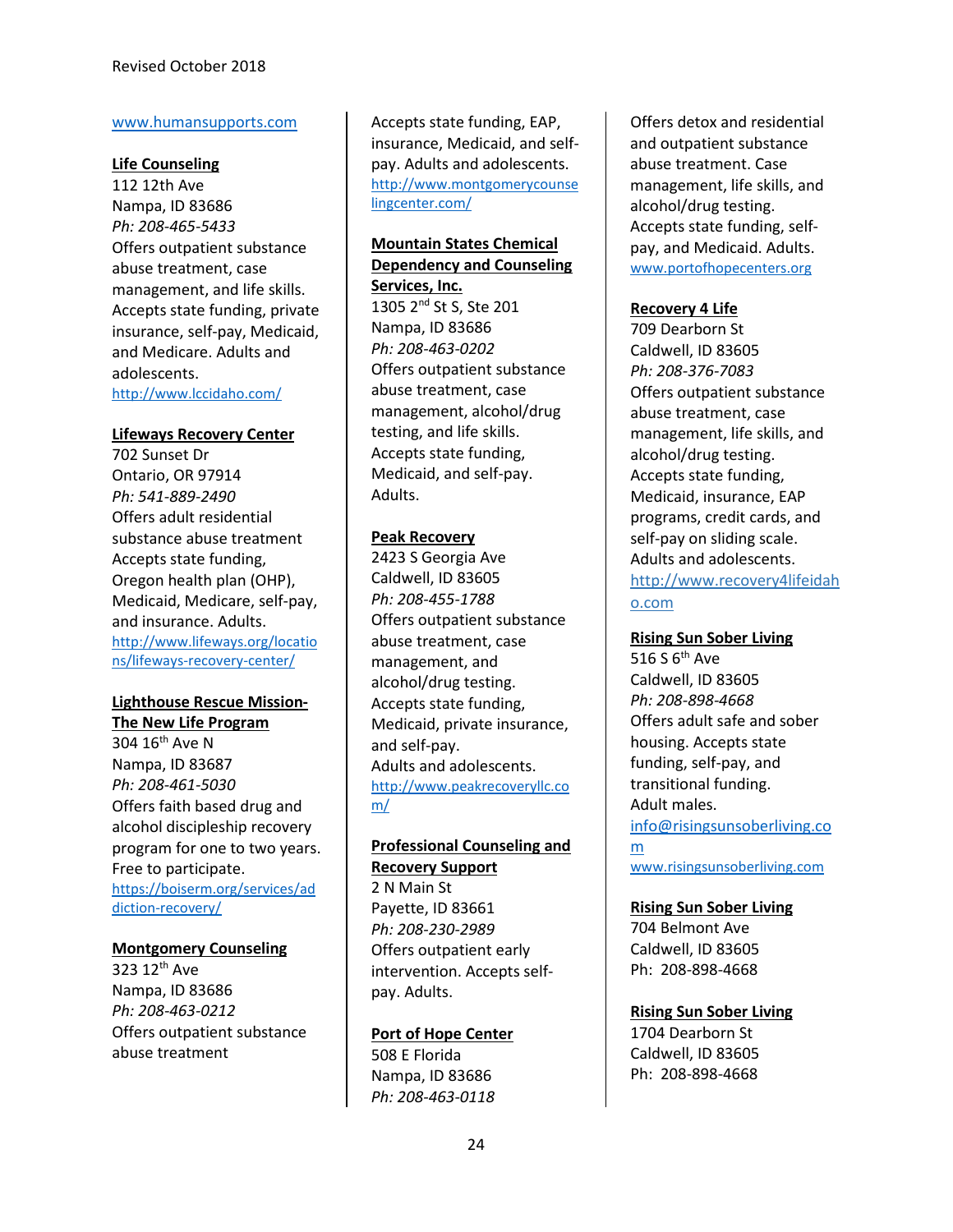# **Rising Sun Sober Living**

609 E Denver St Caldwell, ID 83605 *Ph: 208-898-4668*

# **Rising Sun Sober Living**

523 Everett St Caldwell, ID 83605 Ph: 208-898-4668

## **Rising Sun Sober Living**

1214 E Logan St Caldwell ID 83605 Ph: 208-898-4668

# **Rising Sun Sober Living-Ash St**

310 W Ash St Caldwell, ID 83605 *Ph: 208-898-4668* Offers adult safe and sober housing. Accepts state funding, self-pay, and transitional funding. Adult females. [www.risingsunsoberliving.com/](http://www.risingsunsoberliving.com/)

# **SHIP**

510 Elmwood Dr Nampa, ID 83687 *Ph: 208-297-8889* Offers adult safe and sober housing, life skills, and alcohol/drug testing. Accepts state funding and self-pay. Adults. <http://shipinc.org/>

# **Victory over Sin**

**IMSI Hope Community Phase II**  963 S Orchard Ste 101 Boise ID Tues – Wed @ 7pm Ph: 208-629-8861 [www.imsihopecommunityph](http://www.imsihopecommunityphaseii.com/) [aseii.com](http://www.imsihopecommunityphaseii.com/)

# **RECOVERY MEETINGS**

# **Parma Wed Night Group-**

**The Lodge** Corner of 2<sup>nd</sup> and E Grove Ave. (HWY 20/26/95) Alcoholics Anonymous class offered every Wed at 7:00pm

# **SUPPORT GROUPS**

# **Boise Moms Group**

*Ph: 208-991-0534* Support group created for moms in Boise and surrounding areas. The group is to offer mother to mother support. Annual fee of \$10. [http://boisemomsgroup.my](http://boisemomsgroup.my-free.website/)[free.website/](http://boisemomsgroup.my-free.website/)

# **Compassus Hospice**

Bereavement/Grief Support Group 680 S Progress Ave Meridian, ID 83642 Ph: 208-895-8686 Thursdays 1:00 pm Bereavement Coordinator: Jay Ralphs

# **Hopes Door Shelter**

Caldwell, ID 83605 *Ph: 208-459-6279* Hopes door offers a variety of support groups for women including self-esteem, parenting and family (Spanish and English), personal finances, and golden voice (50+). Women only, except for

men's safety planning support group. Services are free. [https://aafvhope.org/resources/](https://aafvhope.org/resources/adult-education/) [adult-education/](https://aafvhope.org/resources/adult-education/)

# **Idaho Youth M.O.V.E**

 $1703.3^{rd}$  St Nampa, ID, 83687 *Ph: 208-433-8845* Idaho Youth M.O.V.E is a support group for adolescents who have mental health issues. [http://idahofederation.org/idah](http://idahofederation.org/idahoyouthmove/) [oyouthmove/](http://idahofederation.org/idahoyouthmove/)

# **NAMI Connection**

4696 W Overland, Ste 272 Boise, ID 83705 *Ph: 208-376-4304* [http://www.namiboise.org/supp](http://www.namiboise.org/support.html) [ort.html](http://www.namiboise.org/support.html)

# **NAMI Family and Friends**

**Support Group (Boise)\*** El-Ada Program Building 2250 S Vista Ave Boise, ID 83705  $1^{\text{St.}}$  2<sup>nd</sup> & 3<sup>Rd.</sup> Wed of each month. The 4<sup>th</sup> Wed. will be an Education night. 7:00 pm-8:30 pm [http://www.namiboise.org/supp](http://www.namiboise.org/support.html) [ort.html](http://www.namiboise.org/support.html)

## **NAMI Family and Friends Support Group (Nampa)**

First United Methodist Church 2717 12th Ave Nampa, ID 8368 *Ph: 208-376-4304* Thur 6:30pm-8:00pm [http://www.namiboise.org/supp](http://www.namiboise.org/support.html) [ort.html](http://www.namiboise.org/support.html)

**NAMI Connection Recovery Support Groups-Boise-Open to all with mental illness** VA Medical Center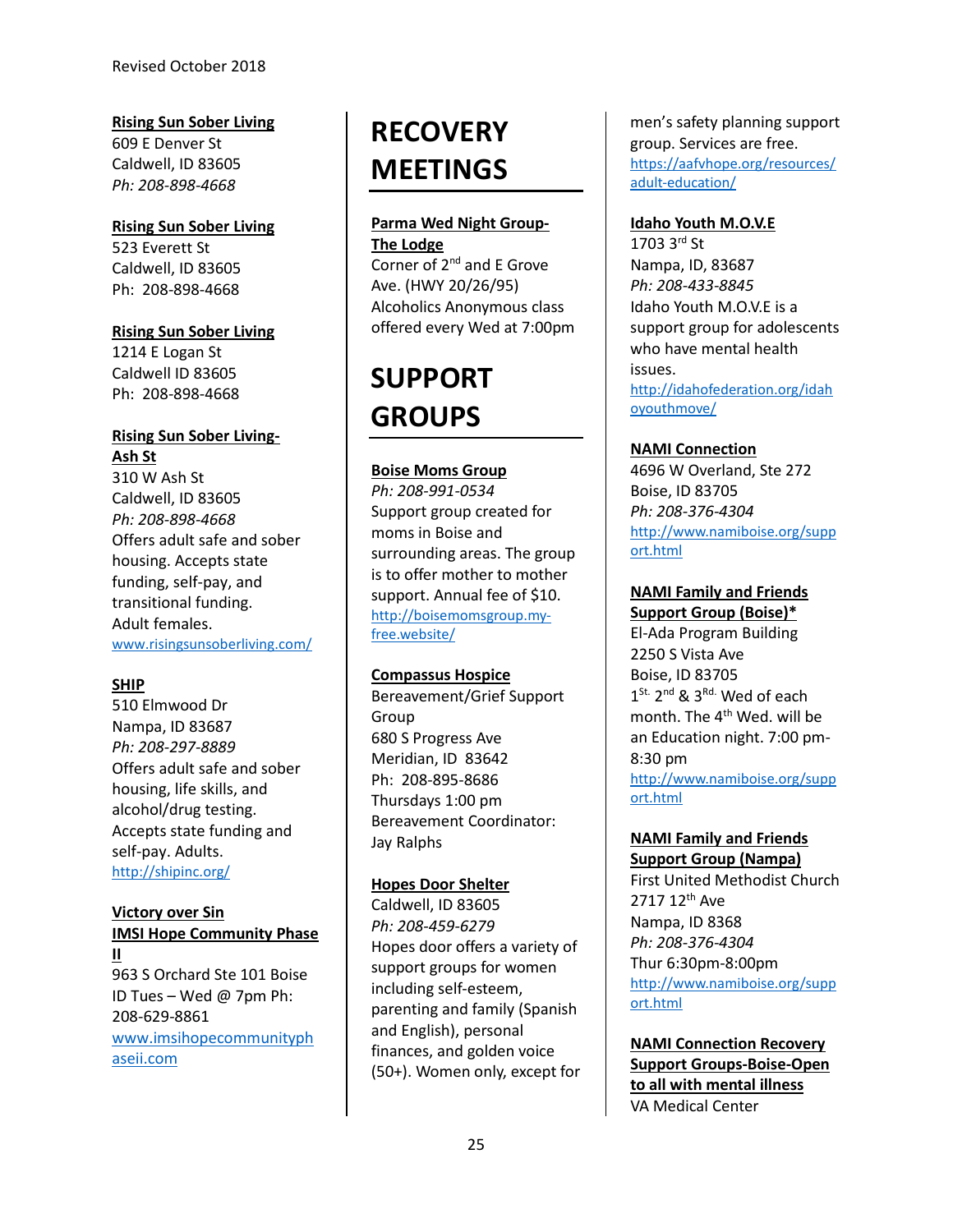500 West Fort St. Bldg. 114 *Ph: 208-376-4304*  Tues 1:00 pm-2:30 pm [http://www.namiboise.org/supp](http://www.namiboise.org/support.html) [ort.html](http://www.namiboise.org/support.html)

**Omega Health Services** 5985 W State St Boise, ID 83703 [http://omegahealthservices.com](http://omegahealthservices.com/)

#### **DBSA Support Groups-**

**Depression and Bipolar Support Alliance-takes all mental illnesses** *Ph: 208-949-6759* Contact: Diana Howard Email: [dbsatreasurevalley@yahoo.com](mailto:dbsatreasurevalley@yahoo.com) <http://www.dbsalliance.org/>

#### **Idaho Federation of Families for Children's Mental Health**

704 N 7th St Boise, ID 83702 *Ph: 208-433-8845* Email: [cshotton@idahofederation.org](mailto:cshotton@idahofederation.org) <http://idahofederation.org/>

#### **St. Luke's Living Through Cancer Support Group**

St. Luke's MSTI 308 E Hawaii Ave Nampa, ID 83686 *Ph: 208-463-6009* This ongoing support program welcomes people with cancer and their loved ones. Share your challenges and discuss topics that influence health and well-being. Every Thur.

## **Jefferson St. Counseling Co-Dependency Education and Support** 1517 W Jefferson St Boise, ID 83702

#### *Ph: 208-473-2283*

Support group for education and support through the recovery of codependency. Women are typically able to attend and men will be waitlisted. Support group meets weekly on Thur from 9:15am-10:45am and 5:00pm-6:30pm [http://jeffersonstreetcounseling.](http://jeffersonstreetcounseling.com/services/codependency/) [com/services/codependency/](http://jeffersonstreetcounseling.com/services/codependency/)

#### **The Compassionate Friends**

St. Luke's Hospital-West 520 S Eagle Rd Boise, ID 83642 *Ph: 208-409-4660* Support group offered to families after a child passes. The support group is held on the 2<sup>nd</sup> Thur of every month at 7:15pm. Group is free. [http://www.tcfboise.org/index.h](http://www.tcfboise.org/index.html) [tml](http://www.tcfboise.org/index.html)

# **Alzheimer's Idaho, Inc.**

**Support Groups** 13601 W. McMillan Ste 249 Boise, ID 83713 *Ph: 208-914-4719* <http://www.alzid.org/support/>

# **Overland Court Alzheimer's Support Group**

Overland Court Senior Living 10172 Smoke Ranch Dr Boise, ID 83709 *Ph: 208-322-2900* Contact person: Jenny Email[: overlanddsm@isllc.com](mailto:overlanddsm@isllc.com) [http://overlandcourtseniorliving.](http://overlandcourtseniorliving.com/support-group/) [com/support-group/](http://overlandcourtseniorliving.com/support-group/)

# **Emerson House-Families,**

**Caregivers, & those Grieving** 8250 W Marigold Garden City, ID 83714

#### *Ph: 208-377-3177*

#### **Parents Anonymous-Support Group**

Parent-led group where parents and caregivers can freely share their questions, concerns, problems, and solutions about parenting in a safe, nonjudgmental, supportive atmosphere. [http://www.strongandsafe.org/o](http://www.strongandsafe.org/our-programs-(2)/parents-anonymous) [ur-programs-\(2\)/parents](http://www.strongandsafe.org/our-programs-(2)/parents-anonymous)[anonymous](http://www.strongandsafe.org/our-programs-(2)/parents-anonymous)

Meets at Caldwell Church of Christ, 4012  $10^{th}$  Ave. in Caldwell. Wed 5:00pm-7:00pm; Dinner and childcare are provided. [http://www.caldwellcofc.org/out](http://www.caldwellcofc.org/outreach/) [reach/](http://www.caldwellcofc.org/outreach/)

# **Suicide Prevention Action**

**Network of Idaho** Meridian City Hall 33 E Broadway Ave Meridian, ID 83642 *Ph: 208-888-4433* Meets 2<sup>nd</sup> Tues each month. 11:45am-1:00pm [http://www.spanidaho.org/regio](http://www.spanidaho.org/region-4-boise) [n-4-boise](http://www.spanidaho.org/region-4-boise)

# **St. Luke's Hospital-Meridian**

**Downstairs, Paiute room** 520 S Eagle Rd Meridian, ID 83642 *Ph: 208-350-8856* Meets 3<sup>rd</sup> Wed each month. 6:0pm-7:30pm Contact: Rubie Gallegos [http://www.spanidaho.org/meri](http://www.spanidaho.org/meridian-support-group) [dian-support-group](http://www.spanidaho.org/meridian-support-group)

**Kristi Hendry with NOMS-Not One More Suicide** 820 2nd St S Nampa, ID 83651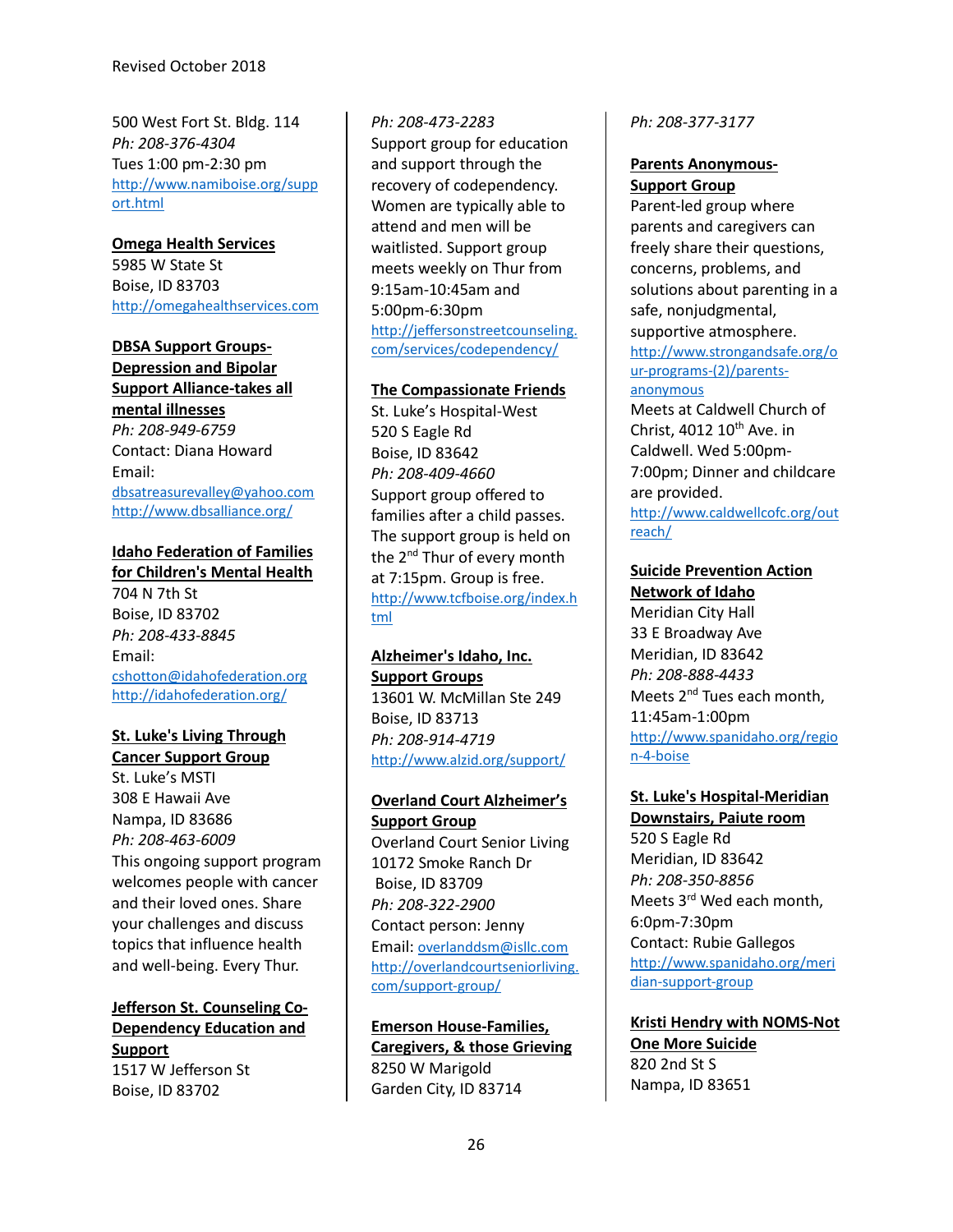*Ph: [208-695-9926](tel:12086959926)* Last Sun each month, 2:00pm-4:00pm

# **Bereaved by Suicide Peer**

**Support Group** Elks Lodge 1116 1st St S Nampa, ID 83651 *Ph: 208-272-8522 or 208-272-3512*

# **SENIOR SERVICES**

### **Willow Park Senior Living**

2600 N. Milwaukee St Boise, ID 83704 *Ph: 208-373-1234*

**Meridian Senior Center** 1920 N Records Way Meridian, ID 83642 *Ph: 208-888-5555* [http://www.meridianseniorscent](http://www.meridianseniorscenter.com/) [er.com/](http://www.meridianseniorscenter.com/)

# **Spring Creek Meridian-**

175 E Calderwood Dr Meridian, ID 83642 *Ph: 208-884-6199* [https://edgewoodseniorliving.co](https://edgewoodseniorliving.com/community/spring-creek-in-meridian-id) [m/community/spring-creek-in](https://edgewoodseniorliving.com/community/spring-creek-in-meridian-id)[meridian-id](https://edgewoodseniorliving.com/community/spring-creek-in-meridian-id)

# **Church of the Brethren Canyon County Alzheimer's & Dementia Support Group**

11030 West Orchard Ave Nampa, ID 8365 *Ph: 208-466-3321*

**Prestige Assisted Living-Autumn Wind** 200 West Beech St Caldwell, ID 83605

*Ph: 208-459-3335* [https://www.prestigecare.com/l](https://www.prestigecare.com/location/prestige-assisted-living-at-autumn-wind) [ocation/prestige-assisted-living](https://www.prestigecare.com/location/prestige-assisted-living-at-autumn-wind)[at-autumn-wind](https://www.prestigecare.com/location/prestige-assisted-living-at-autumn-wind)

# **TAX RESOURCES, BUDGETING, & DEBT COUNSELING**

#### **Love, Inc.**

16446 Franklin Rd Nampa, ID 83687 *Ph: 208-466-7810 Ext. 5* <http://www.loveinctv.org/wp/>

## **Debt Reduction Services**

6213 N Cloverdale Ste 100 Boise, ID 83713 *Ph: 877-688-3328* [https://www.debtreductionservi](https://www.debtreductionservices.org/) [ces.org/](https://www.debtreductionservices.org/)

# **AARP Tax Return Assistance-**

**Begins February 1st.** *Toll free: 888-687-2277* AARP Foundation Tax-Aide is offered in conjunction with the IRS. [http://www.aarp.org/money/tax](http://www.aarp.org/money/taxes/aarp_taxaide/) [es/aarp\\_taxaide/](http://www.aarp.org/money/taxes/aarp_taxaide/)

# **IRS Tax Return-Caldwell**

**Public Library: Feb-March** Caldwell Public Library 1010 Dearborn St Caldwell, ID 83605 *Ph: 208-459-3242*

# **IRS Tax Return-Nampa Public Library: Feb-March** 215 12th Ave S Nampa, ID 83651

*Ph: 208-468-5800*

**Online Resources** Idaho State Tax Commission <https://tax.idaho.gov/i-1116.cfm>

**University of Idaho Law-Tax Clinic** *Ph: 208-364-4074* Contact: Barbara Lock [block@uidaho.edu](mailto:block@uidaho.edu) [https://www.uidaho.edu/law/ac](https://www.uidaho.edu/law/academics/practical-skills/clinics/low-income-tax) [ademics/practical](https://www.uidaho.edu/law/academics/practical-skills/clinics/low-income-tax)[skills/clinics/low-income-tax](https://www.uidaho.edu/law/academics/practical-skills/clinics/low-income-tax)

# **TRANSPORT**

# **Medicaid Transportation**

**Management, Inc. (MTM)** 3295 W Emerald Ste 108 Boise, ID 83705 Hours: 8am to 5pm, M-F *Ph: 877-503-1261* Idaho Medicaid only; must apply first. [https://www.mtm](https://www.mtm-inc.net/idaho/)[inc.net/idaho/](https://www.mtm-inc.net/idaho/)

# **El-Ada Outreach**

2250 S Vista Ave Boise, ID 83705 *Ph: 208-345-2820* Ada County. Income-based; must apply. <http://eladacap.org/>

### **Metro Community Services**

304 N Kimball Ave Caldwell, ID 83605 *Ph: 208-459-0063* Transportation for those aged 60+ and/or disabled in Canyon County to meet medical, nutritional, employment, education, social, and recreational needs. For those not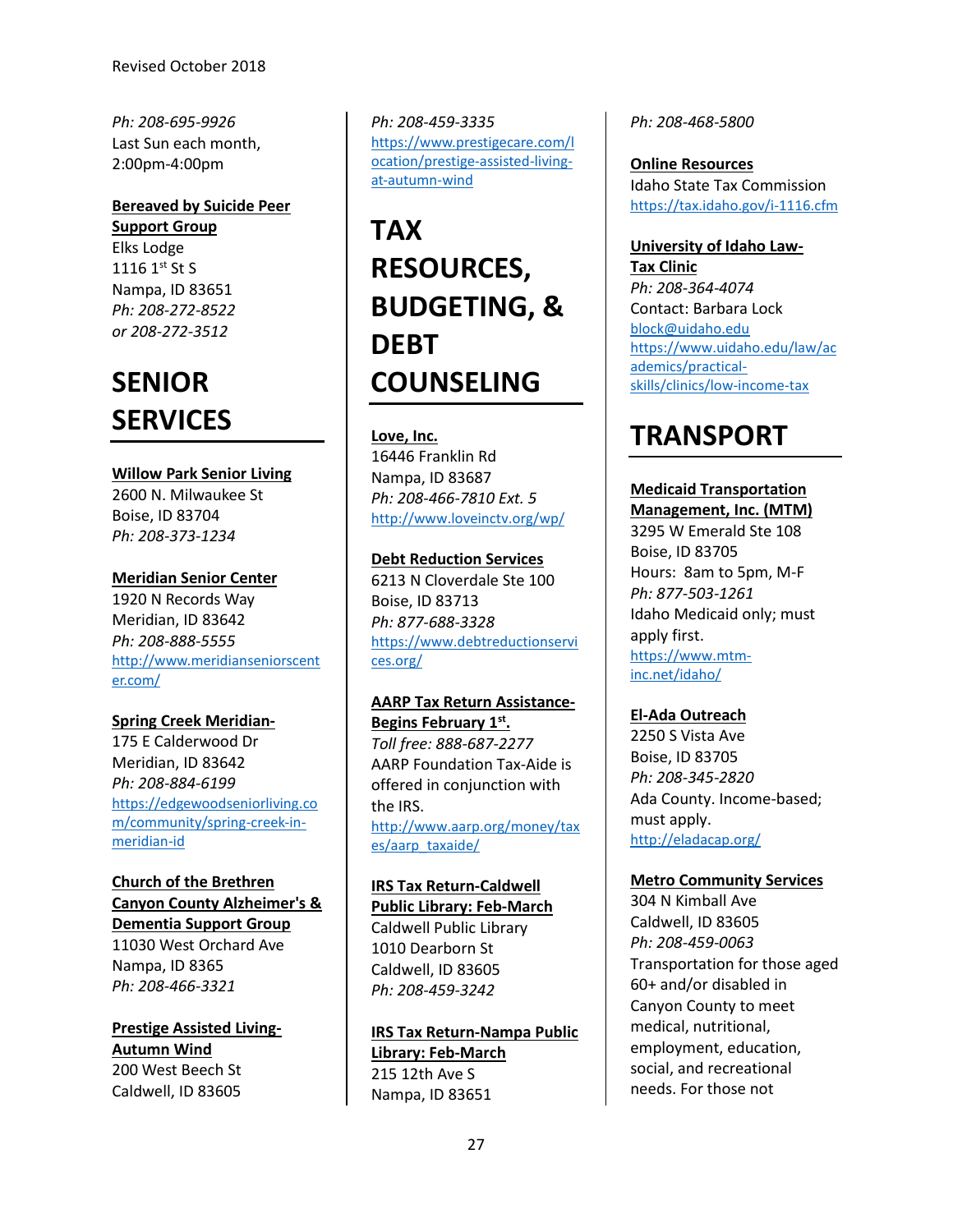requiring wheelchair accessibility, volunteer drivers are available for rides originating in Canyon County to medical appointments in the Treasure Valley. No charge, but donations accepted.

[http://www.metrocommunityse](http://www.metrocommunityservices.net/transportation) [rvices.net/transportation](http://www.metrocommunityservices.net/transportation)

#### **St. Alphonsus Express**

1512 12th Ave Nampa ID 83686 *Ph: 208-463-5743* Any apt with 24-hr notice. Wheelchair accessible. Mon-Fri 8:00am-2:00pm [https://211idaho.communityos.org/](https://211idaho.communityos.org/zf/profile/program/id/845313) [zf/profile/program/id/845313](https://211idaho.communityos.org/zf/profile/program/id/845313)

#### **Go Ride Idaho-Volunteer Drivers Program**

700 NE 2nd St, Ste 100 Meridian, ID 83642 *Ph: 208-846-8547* [http://www.gorideidaho.org/vol](http://www.gorideidaho.org/volunteer-programs.html) [unteer-programs.html](http://www.gorideidaho.org/volunteer-programs.html)

#### **Veterans Affairs Van**

Boise VA Medical Center Boise, ID *Ph: 208-422-1039* Wheelchair accessible. VA & families only. Mon-Fri 8:30am-4:30pm No appt. after 2:00pm Must provide 48-hr notice [https://www.boise.va.gov/visito](https://www.boise.va.gov/visitors/) [rs/](https://www.boise.va.gov/visitors/)

#### **Stone Bridge Transport**

5979 W Overland Rd Boise, ID 83709 *Ph: 208-344-9228* Mon-Fri 8:00am-5:00pm Some weekends and after hours with 24-hr notice.

First come first serve; do take appointments. <http://stonebridgecare.com/>

### **Tropicare Transport**

7480 E Grey Lag Dr Nampa, ID 83687 *Ph: 208-467-CARE (2273)* [http://tropicaretransportation.c](http://tropicaretransportation.com/) [om/](http://tropicaretransportation.com/)

#### **Kool Ridez**

1803 Ellis Ave Caldwell, ID 83605 *Ph: 208- 454-9982* Taxi service.

## **Treasure Valley Transit**

1136 W Finch Dr Nampa, ID 83651 *Ph: 208-463-9111* Wheelchair accessible.

## **Malheur Transit**

842 SE 1st Ave Ontario, OR 97914 *Ph: 541-881-0000* Regional bus service, Mon-Fri. Wheelchair accessible. Call for pricing. Will transport to other states. [http://mcoacs.org/transportatio](http://mcoacs.org/transportation/) [n/](http://mcoacs.org/transportation/)

#### **Boise City Taxi**

110 E 35th St Boise, ID 83714 *Ph: 208-377-3333* AAA and senior citizen discounts. <http://www.boisecitytaxi.com/>

#### **Freedom Shuttle**

*Ph: 208-866-3055* Wheelchair accessible. <http://freedomshuttle.net/>

#### **Ada-Boi Critical Care Transfer**

3985 S Summerset Way Boise, ID 83709 *Ph: 208-362-2973* Contact for availability. Serving all of Treasure Valley.

# **VISION**

**Lion's Club** PO Box 606 Nampa, ID 83651 *Ph: 208-615-4662* [http://e](http://e-clubhouse.org/sites/nampa/)[clubhouse.org/sites/nampa/](http://e-clubhouse.org/sites/nampa/)

# **EYE SURGERY & HEARING AIDS**

# **Idaho/Eastern Oregon Lions**

**Sight & Hearing Foundation, Inc.** 1090 N Cole Rd Boise, ID 83704 *Ph: 208-338-5466 Toll free: 800-546-6889* [https://www.idaholions.org](https://www.idaholions.org/)

# **MISC/OTHER**

**Genesis Service Dogs-Danielle Stem** Meridian, ID *Ph: 208-761-4884* [http://www.genesisservicedogs.](http://www.genesisservicedogs.com/) [com/](http://www.genesisservicedogs.com/)

**Juvenile Court Services-Community Service Program** 6300 Denton St Boise, ID 83704 *Ph: 208-287-6998* Helps offenders repay their debt to the community and